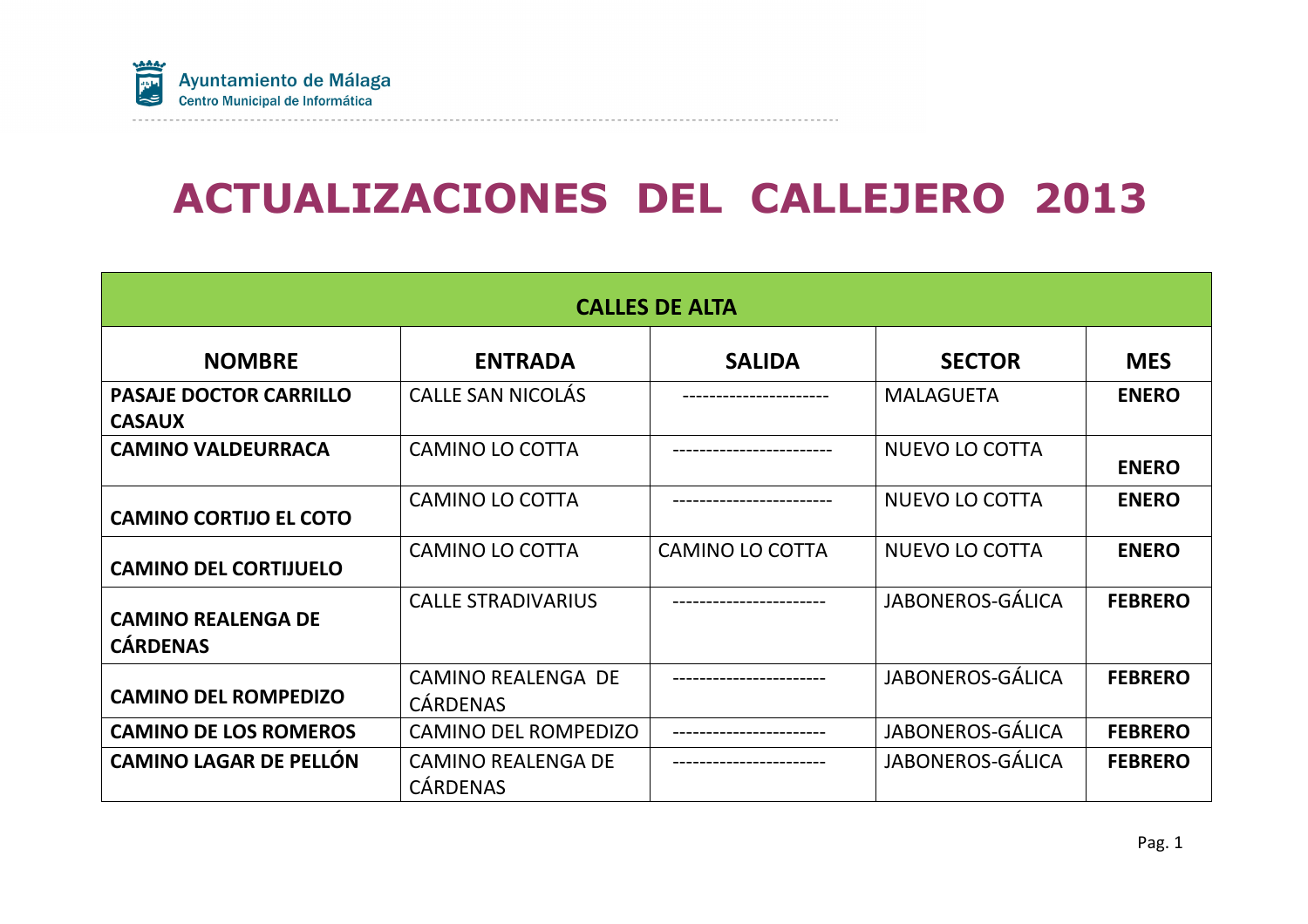

| <b>CALLES DE ALTA</b>                         |                                              |                                                               |                                 |                |  |  |  |  |  |  |
|-----------------------------------------------|----------------------------------------------|---------------------------------------------------------------|---------------------------------|----------------|--|--|--|--|--|--|
| <b>NOMBRE</b>                                 | <b>ENTRADA</b>                               | <b>SALIDA</b>                                                 | <b>SECTOR</b>                   | <b>MES</b>     |  |  |  |  |  |  |
| <b>CAMINO DE LOS ANDRADES</b>                 | <b>CAMINO REALENGA DE</b><br><b>CÁRDENAS</b> |                                                               | <b>JABONEROS-GÁLICA</b>         | <b>FEBRERO</b> |  |  |  |  |  |  |
| <b>PASAJE DIEGO "EL PEROTE"</b>               | <b>CALLE CASTELAO</b>                        | <b>CALLE CASTELAO</b>                                         | POL. IND.<br><b>GUADALHORCE</b> | <b>MARZO</b>   |  |  |  |  |  |  |
| <b>PLAZUELA JESÚS CASTELLANOS</b>             | <b>CALLE GRANADA</b>                         | <b>CALLE BEATAS</b>                                           | <b>CENTRO</b>                   | <b>ABRIL</b>   |  |  |  |  |  |  |
| <b>GLORIETA PABLO PINEDA</b><br><b>FERRER</b> | <b>CALLE MOLINO DE SAN</b><br><b>TELMO</b>   | <b>CALLE OBISPO</b><br><b>SALVADOR DE LOS</b><br><b>REYES</b> | <b>OLLETAS</b>                  | <b>ABRIL</b>   |  |  |  |  |  |  |
| PLAZA ÁNGEL VALDERRAMA                        | <b>CARRIL DEL CONDE</b>                      | <b>AVENIDA BONAIRE</b>                                        | LA LUZ                          | <b>MAYO</b>    |  |  |  |  |  |  |
| <b>CARRETERA OLÍAS-MÁLAGA</b>                 | CALLE OLÍAS                                  | <b>CARRETERA DE OLÍAS</b>                                     | OLÍAS-MÁLAGA                    | <b>MAYO</b>    |  |  |  |  |  |  |
| <b>CAMINO DE LOS LAÍNEZ</b>                   | <b>CARRETERA OLÍAS -</b><br>MÁLAGA           | <b>CAMINO DE LOS</b><br><b>ANDRADES</b>                       | GÁLICA-OLÍAS                    | <b>MAYO</b>    |  |  |  |  |  |  |
| <b>CAMINO LAGAR DE ZAPATERO</b>               | <b>CAMINO DE LOS</b><br><b>ANDRADES</b>      | <b>CAMINO DE LOS</b><br><b>ANDRADES</b>                       | JABONEROS-GÁLICA                | <b>MAYO</b>    |  |  |  |  |  |  |
|                                               |                                              |                                                               |                                 |                |  |  |  |  |  |  |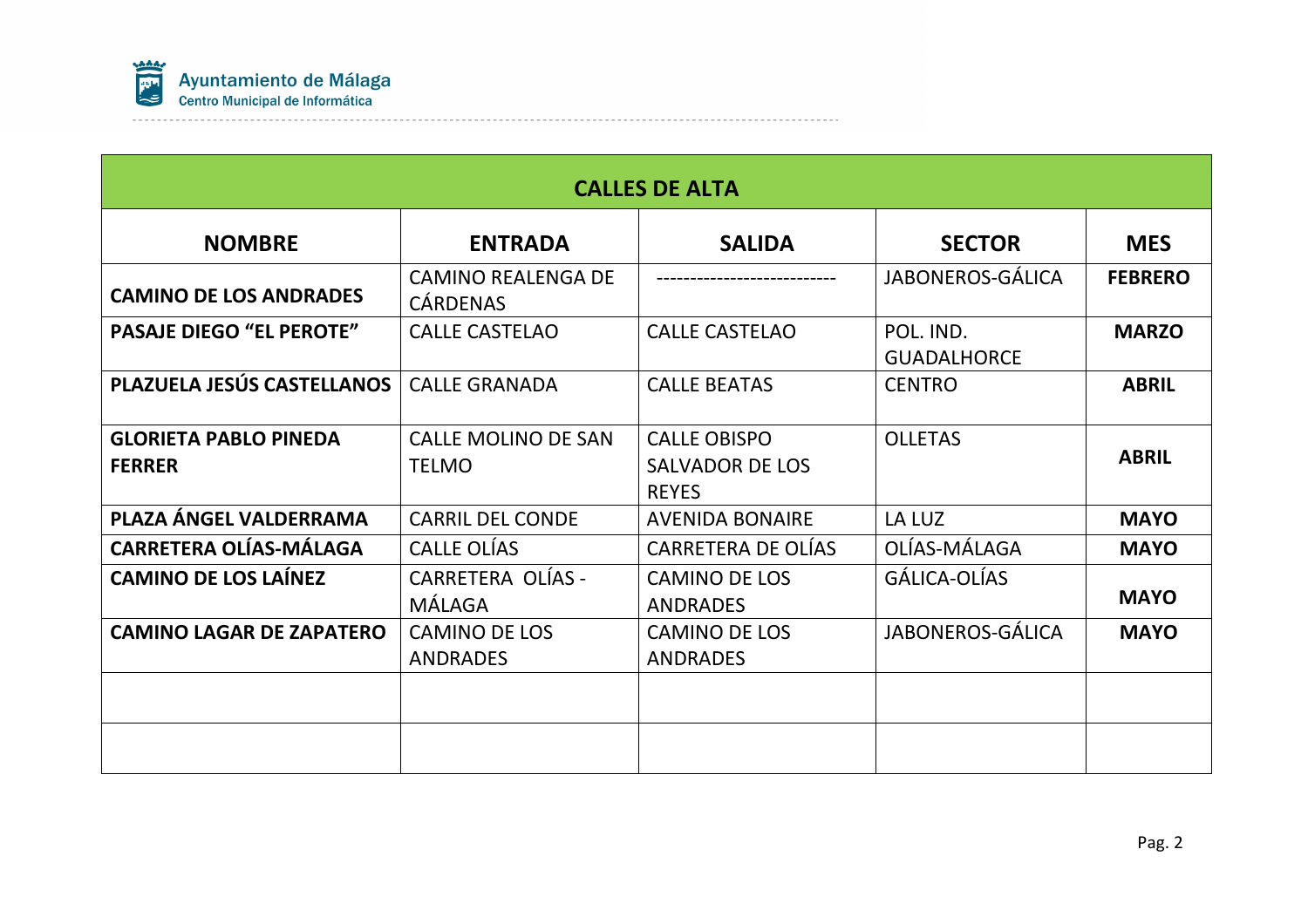

| <b>CALLES DE BAJA</b>                          |                               |                  |                       |              |  |  |  |  |  |  |
|------------------------------------------------|-------------------------------|------------------|-----------------------|--------------|--|--|--|--|--|--|
| <b>NOMBRE</b>                                  | <b>ENTRADA</b>                | <b>SALIDA</b>    | <b>SECTOR</b>         | <b>MES</b>   |  |  |  |  |  |  |
| <b>CALLE DOS SANTOS</b>                        | <b>CALLE LOS NEGROS</b>       |                  | LAGUNILLAS            | <b>MARZO</b> |  |  |  |  |  |  |
| <b>CALLE FRAY ANTONIO DE</b><br><b>GUEVARA</b> | <b>CALLE EMILIO THUILLIER</b> | ---------------- | JARDÍNES DE<br>MÁJAGA | ABRIL        |  |  |  |  |  |  |
|                                                |                               |                  |                       |              |  |  |  |  |  |  |
|                                                |                               |                  |                       |              |  |  |  |  |  |  |
|                                                |                               |                  |                       |              |  |  |  |  |  |  |
|                                                |                               |                  |                       |              |  |  |  |  |  |  |
|                                                |                               |                  |                       |              |  |  |  |  |  |  |
|                                                |                               |                  |                       |              |  |  |  |  |  |  |
|                                                |                               |                  |                       |              |  |  |  |  |  |  |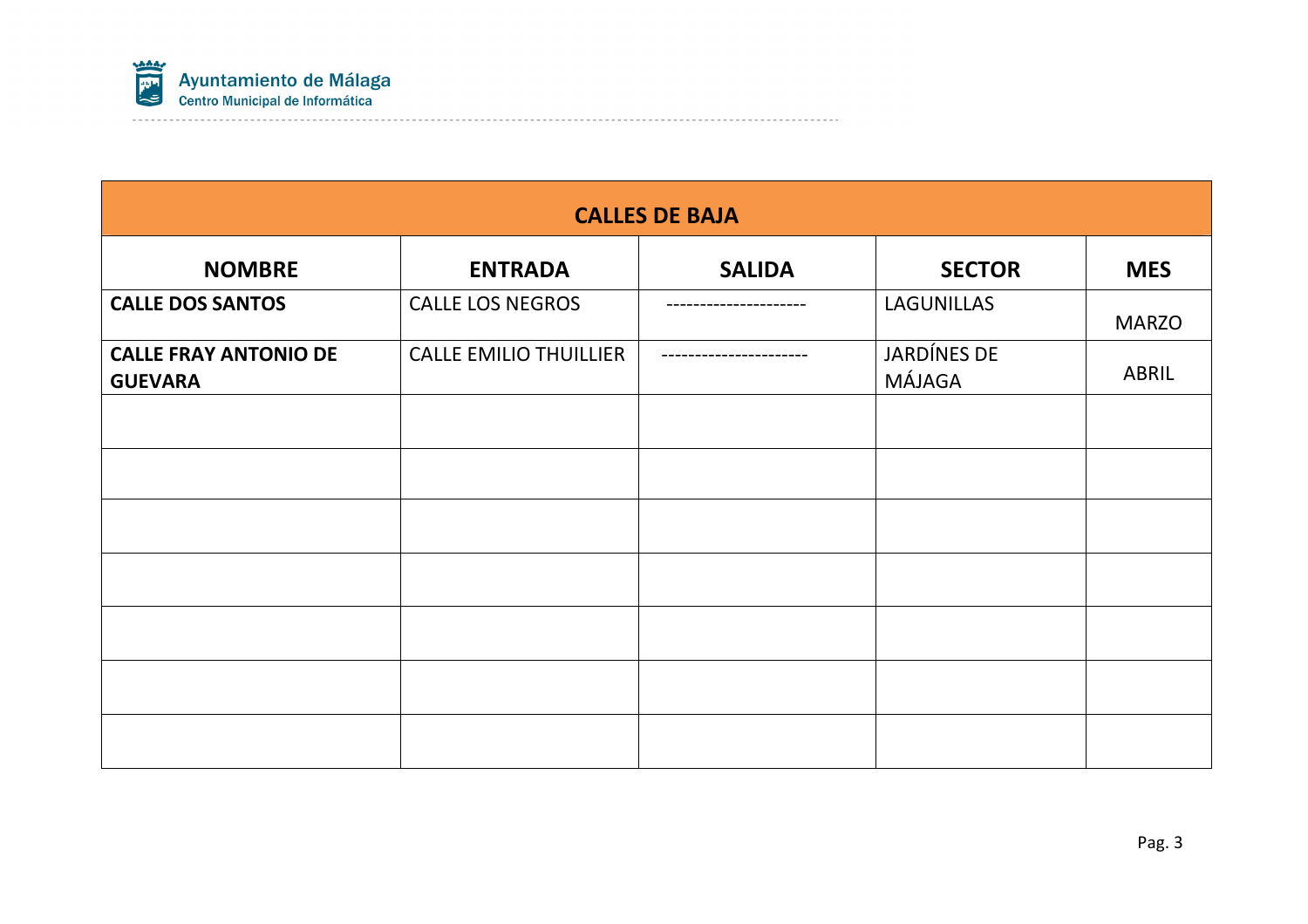

| <b>CAMBIOS DE NOMBRES</b> |                      |            |  |  |  |  |  |  |  |  |
|---------------------------|----------------------|------------|--|--|--|--|--|--|--|--|
| <b>NOMBRE ANTERIOR</b>    | <b>NOMBRE ACTUAL</b> | <b>MES</b> |  |  |  |  |  |  |  |  |
|                           |                      |            |  |  |  |  |  |  |  |  |
|                           |                      |            |  |  |  |  |  |  |  |  |
|                           |                      |            |  |  |  |  |  |  |  |  |
|                           |                      |            |  |  |  |  |  |  |  |  |
|                           |                      |            |  |  |  |  |  |  |  |  |
|                           |                      |            |  |  |  |  |  |  |  |  |
|                           |                      |            |  |  |  |  |  |  |  |  |
|                           |                      |            |  |  |  |  |  |  |  |  |
|                           |                      |            |  |  |  |  |  |  |  |  |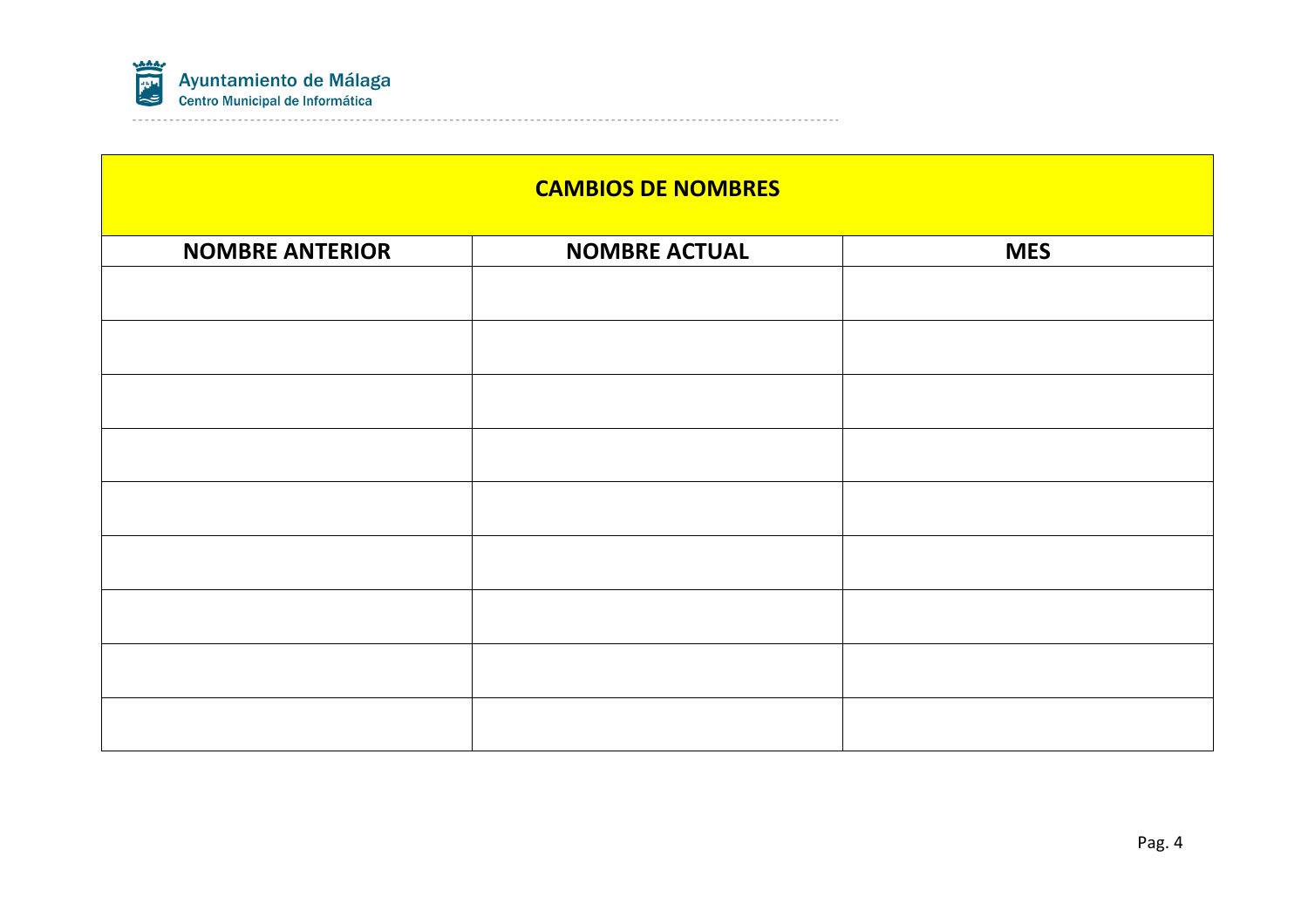

|              | <b>CAMBIOS DE DIRECCIONES</b> |                |               |                               |                |              |  |  |  |  |  |  |
|--------------|-------------------------------|----------------|---------------|-------------------------------|----------------|--------------|--|--|--|--|--|--|
|              | <b>DIRECCIÓN ANTIGUA</b>      |                |               | <b>DIRECCIÓN ACTUAL</b>       |                | <b>MES</b>   |  |  |  |  |  |  |
| VÍA          | <b>NOMBRE</b>                 | N <sup>o</sup> | VÍA           | <b>NOMBRE</b>                 | N <sup>o</sup> |              |  |  |  |  |  |  |
| <b>CALLE</b> | <b>VELEZ MÁLAGA</b>           | 1              | <b>PASAJE</b> | PASAJE DOCTOR CARRILLO CASAUX | $\mathbf{1}$   | <b>ENERO</b> |  |  |  |  |  |  |
| <b>CALLE</b> | <b>VELEZ MÁLAGA</b>           | $\overline{3}$ | <b>PASAJE</b> | PASAJE DOCTOR CARRILLO CASAUX | $\mathbf{1}$   | <b>ENERO</b> |  |  |  |  |  |  |
| <b>CALLE</b> | <b>VELEZ MÁLAGA</b>           | 5              | <b>PASAJE</b> | PASAJE DOCTOR CARRILLO CASAUX | $\mathbf{1}$   | <b>ENERO</b> |  |  |  |  |  |  |
| <b>CALLE</b> | <b>VELEZ MÁLAGA</b>           | $\overline{2}$ | <b>PASAJE</b> | PASAJE DOCTOR CARRILLO CASAUX | $\overline{2}$ | <b>ENERO</b> |  |  |  |  |  |  |
| <b>CALLE</b> | <b>VERDI</b>                  | $\overline{3}$ | <b>CALLE</b>  | <b>VERDI</b>                  | 1A             | <b>ENERO</b> |  |  |  |  |  |  |
| <b>CALLE</b> | <b>VERDI</b>                  | 3B             | <b>CALLE</b>  | <b>VERDI</b>                  | 5              | <b>ENERO</b> |  |  |  |  |  |  |
| <b>CALLE</b> | <b>VERDI</b>                  | $\overline{5}$ | <b>CALLE</b>  | <b>VERDI</b>                  | $\overline{7}$ | <b>ENERO</b> |  |  |  |  |  |  |
| <b>CALLE</b> | <b>BEATAS</b>                 | 53             | PLAZUELA      | <b>JESÚS CASTELLANOS</b>      | $\mathbf{1}$   | <b>MARZO</b> |  |  |  |  |  |  |
| <b>CALLE</b> | <b>BEATAS</b>                 | 53A            | PLAZUELA      | <b>JESÚS CASTELLANOS</b>      | $\overline{2}$ | <b>MARZO</b> |  |  |  |  |  |  |
| <b>CALLE</b> | <b>BEATAS</b>                 | 55             | PLAZUELA      | <b>JESÚS CASTELLANOS</b>      | 3              | <b>MARZO</b> |  |  |  |  |  |  |
| <b>CALLE</b> | <b>JINETES</b>                | 40             | <b>CALLE</b>  | <b>JINETES</b>                | 22             | <b>MARZO</b> |  |  |  |  |  |  |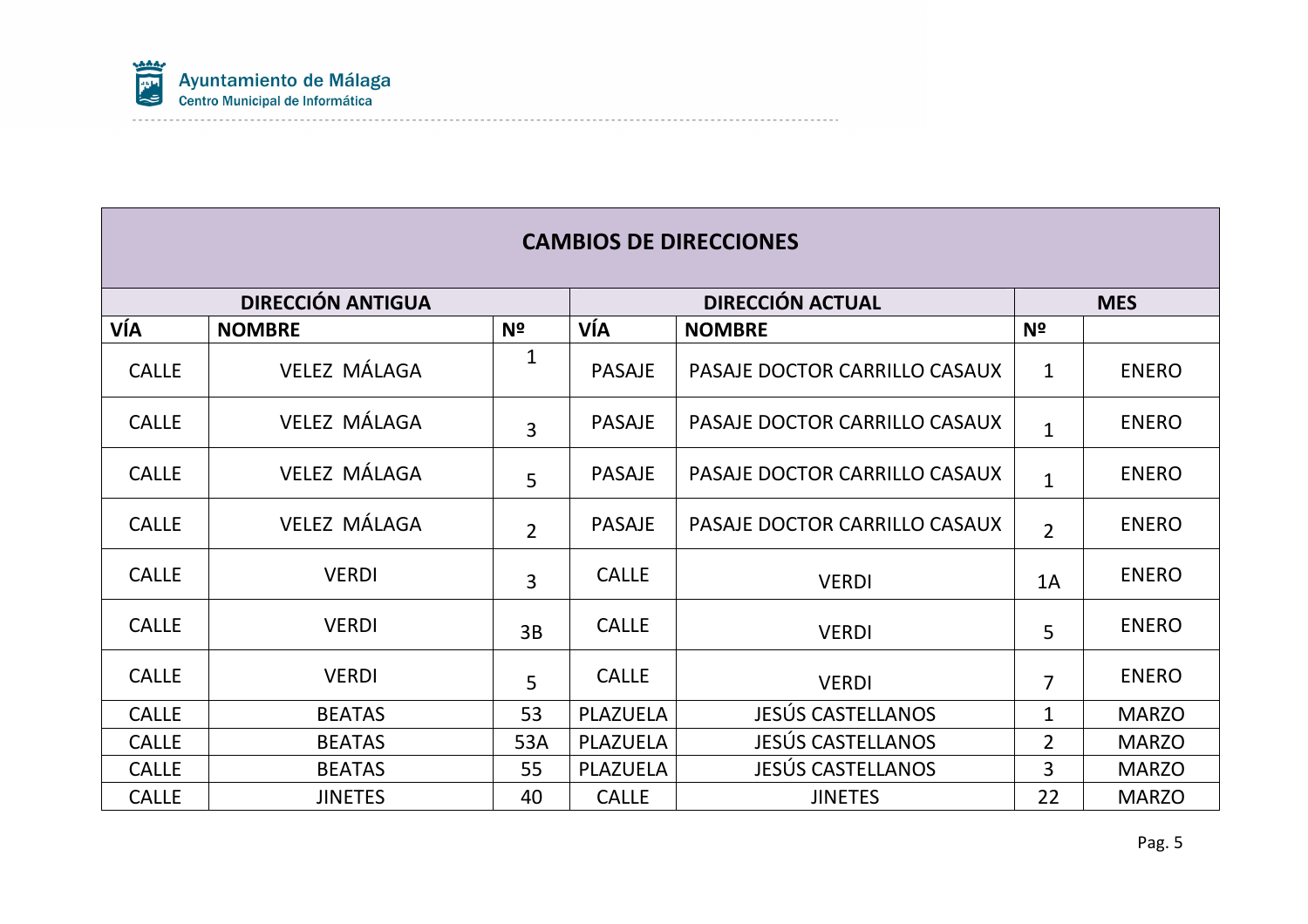

|              | <b>DIRECCIÓN ANTIGUA</b> |                |               | <b>DIRECCIÓN ACTUAL</b> |                | <b>MES</b>   |
|--------------|--------------------------|----------------|---------------|-------------------------|----------------|--------------|
| VÍA          | <b>NOMBRE</b>            | N <sup>2</sup> | VÍA           | <b>NOMBRE</b>           | N <sup>2</sup> |              |
| <b>CALLE</b> | <b>DOS SANTOS</b>        | $\mathbf 1$    | <b>CALLE</b>  | <b>LOS NEGROS</b>       | 4, BLQ.3       | <b>MARZO</b> |
| <b>CALLE</b> | <b>DOS SANTOS</b>        | $\overline{2}$ | <b>CALLE</b>  | <b>LOS NEGROS</b>       | 4, BLQ.3       | <b>MARZO</b> |
| <b>CALLE</b> | <b>DOS SANTOS</b>        | $\overline{3}$ | <b>CALLE</b>  | <b>LOS NEGROS</b>       | 4, BLQ.1       | <b>MARZO</b> |
| <b>CALLE</b> | <b>DOS SANTOS</b>        | $\overline{4}$ | <b>CALLE</b>  | <b>LOS NEGROS</b>       | 4, BLQ.2       | <b>MARZO</b> |
| <b>DSMO</b>  | NÚCLEO LOS GÁMEZ         | 68             | <b>CTRADE</b> | CASABERMEJA             | 262            | <b>ABRIL</b> |
| <b>DSMO</b>  | NÚCLEO LOS GÁMEZ         | 39             | <b>CAMINO</b> | LOS GÁMEZ               | 9              | <b>ABRIL</b> |
| <b>DSMO</b>  | NÚCLEO LOS GÁMEZ         | 47             | <b>CAMINO</b> | LOS GÁMEZ               | 11             | <b>ABRIL</b> |
| <b>DSMO</b>  | NÚCLEO LOS GÁMEZ         | 33             | <b>CAMINO</b> | LOS GÁMEZ               | 4              | <b>ABRIL</b> |
| <b>DSMO</b>  | NÚCLEO LOS GÁMEZ         | 46             | <b>CAMINO</b> | LOS GÁMEZ               | 6              | <b>ABRIL</b> |
| <b>DSMO</b>  | NÚCLEO LOS GÁMEZ         | 3              | <b>CAMINO</b> | <b>CUESTA DEL CERÓN</b> | 4              | <b>ABRIL</b> |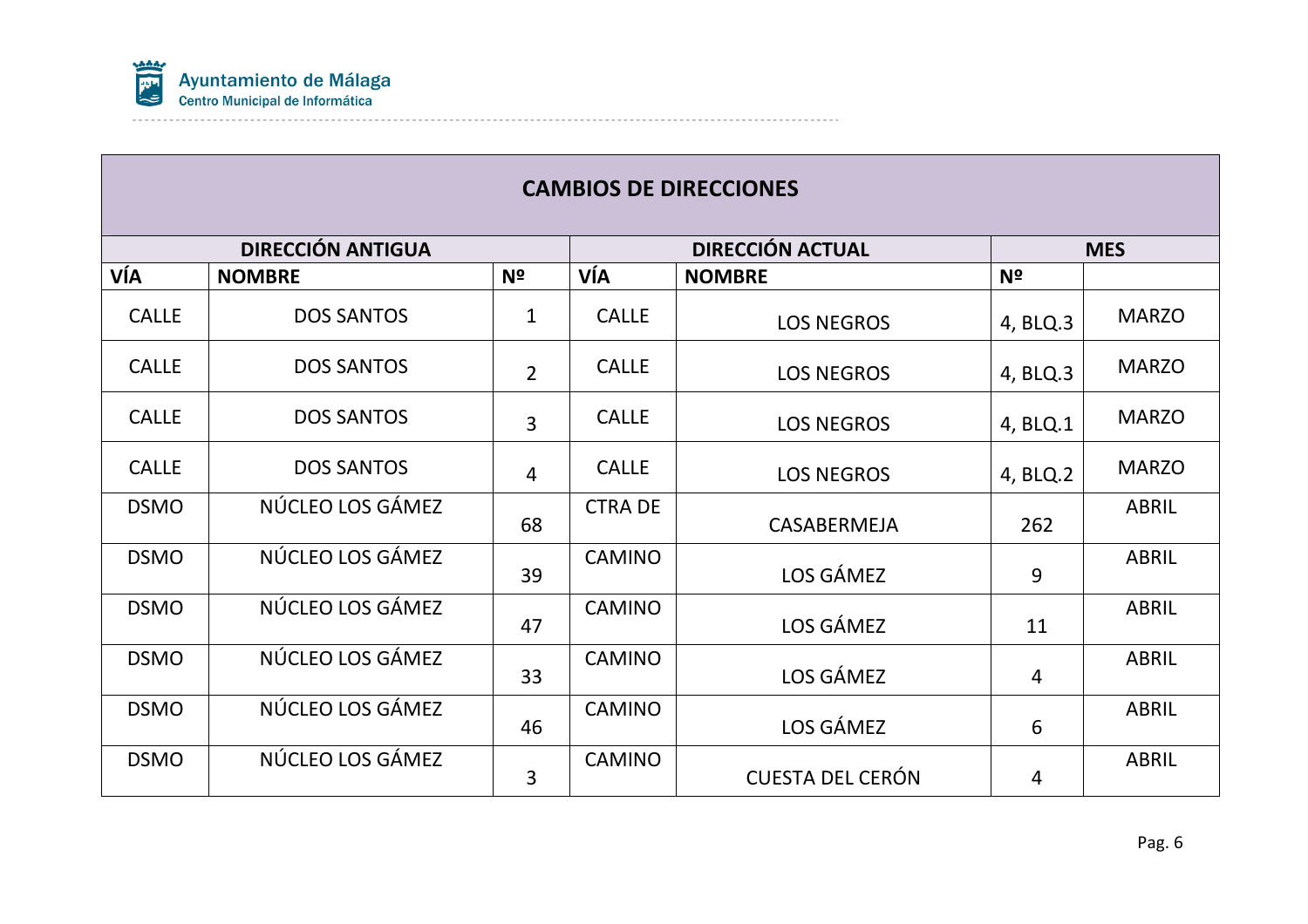

|             | <b>DIRECCIÓN ANTIGUA</b>             |                |               | <b>DIRECCIÓN ACTUAL</b> |                | <b>MES</b>   |
|-------------|--------------------------------------|----------------|---------------|-------------------------|----------------|--------------|
| VÍA         | <b>NOMBRE</b>                        | N <sup>o</sup> | VÍA           | <b>NOMBRE</b>           | N <sup>2</sup> |              |
| <b>DSMO</b> | NÚCLEO LOS GÁMEZ                     | $\mathbf{1}$   | <b>CAMINO</b> | <b>CUESTA DEL CERÓN</b> | 14             | <b>ABRIL</b> |
| <b>DSMO</b> | <b>CUESTA DEL CERÓN</b>              | 4              | <b>CAMINO</b> | <b>CUESTA DEL CERÓN</b> | 20             | <b>ABRIL</b> |
| <b>DSMO</b> | <b>CUESTA DEL CERÓN</b>              | $\overline{7}$ | <b>CAMINO</b> | <b>CUESTA DEL CERÓN</b> | 22             | <b>ABRIL</b> |
| <b>DSMO</b> | NÚCLEO LOS GÁMEZ                     | 34             | <b>CAMINO</b> | <b>CUESTA DEL CERÓN</b> | 22             | <b>ABRIL</b> |
| <b>DSMO</b> | NÚCLEO LOS GÁMEZ                     | 34             | <b>CAMINO</b> | <b>CUESTA DEL CERÓN</b> | 43             | <b>ABRIL</b> |
| <b>DSMO</b> | NÚCLEO LOS GÁMEZ                     | 24             | <b>CAMINO</b> | <b>CUESTA DEL CERÓN</b> | 39             | <b>ABRIL</b> |
| <b>DSMO</b> | <b>CUESTA DEL CERÓN</b>              | $\overline{4}$ | <b>CAMINO</b> | <b>CUESTA DEL CERÓN</b> | 35             | <b>ABRIL</b> |
| <b>DSMO</b> | <b>CUESTA DEL CERÓN</b>              | $\mathbf{1}$   | <b>CAMINO</b> | <b>CUESTA DEL CERÓN</b> | 33             | <b>ABRIL</b> |
| <b>DSMO</b> | NÚCLEO PANTANO DEL<br><b>AGUJERO</b> | $\mathbf{1}$   | <b>CAMINO</b> | <b>CUESTA DEL CERÓN</b> | 29             | <b>ABRIL</b> |
| <b>DSMO</b> | <b>CUESTA DEL CERÓN</b>              | $\overline{2}$ | <b>CAMINO</b> | <b>CUESTA DEL CERÓN</b> | 27             | <b>ABRIL</b> |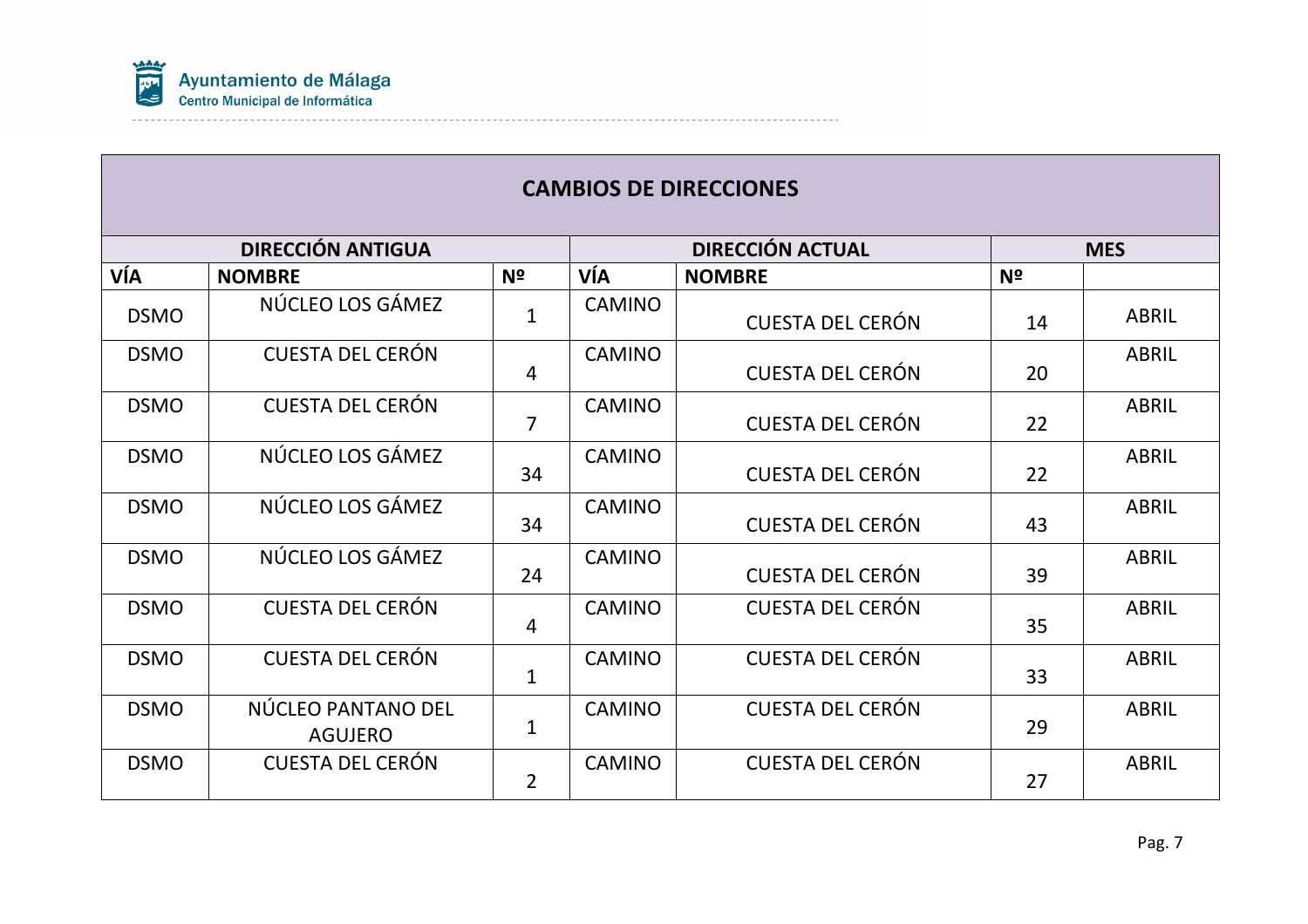

|             | <b>DIRECCIÓN ANTIGUA</b> |                |               | <b>DIRECCIÓN ACTUAL</b> |                | <b>MES</b>   |
|-------------|--------------------------|----------------|---------------|-------------------------|----------------|--------------|
| VÍA         | <b>NOMBRE</b>            | Nº             | VÍA           | <b>NOMBRE</b>           | N <sup>2</sup> |              |
| <b>DSMO</b> | <b>CUESTA DEL CERÓN</b>  | $\overline{2}$ | <b>CAMINO</b> | <b>CUESTA DEL CERÓN</b> | 27             | <b>ABRIL</b> |
| <b>DSMO</b> | <b>CUESTA DEL CERÓN</b>  | S/N            | <b>CAMINO</b> | <b>CUESTA DEL CERÓN</b> | 21             | <b>ABRIL</b> |
| <b>DSMO</b> | NÚCLEO LOS GÁMEZ         | 57             | <b>CAMINO</b> | LOS GÁMEZ               | 46             | <b>ABRIL</b> |
| <b>DSMO</b> | NÚCLEO LOS GÁMEZ         | 47             | <b>CAMINO</b> | LOS GÁMEZ               | 68             | <b>ABRIL</b> |
| <b>DSMO</b> | NÚCLEO LOS GÁMEZ         | 52             | <b>CAMINO</b> | LOS GÁMEZ               | 42             | <b>ABRIL</b> |
| <b>DSMO</b> | NÚCLEO LOS GÁMEZ         | $\mathbf{1}$   | <b>CAMINO</b> | LOS GÁMEZ               | 42             | <b>ABRIL</b> |
| <b>DSMO</b> | NÚCLEO LOS GÁMEZ         | 3              | <b>CAMINO</b> | LOS GÁMEZ               | 36             | <b>ABRIL</b> |
| <b>DSMO</b> | NÚCLEO LOS GÁMEZ         | 46             | <b>CAMINO</b> | <b>CUESTA DEL CERÓN</b> | 9              | <b>ABRIL</b> |
| <b>DSMO</b> | NÚCLEO LOS GÁMEZ         | 47             | <b>CAMINO</b> | LOS GÁMEZ               | 16             | <b>ABRIL</b> |
| <b>DSMO</b> | NÚCLEO LOS GÁMEZ         | 33             | <b>CAMINO</b> | LOS GÁMEZ               | 14             | <b>ABRIL</b> |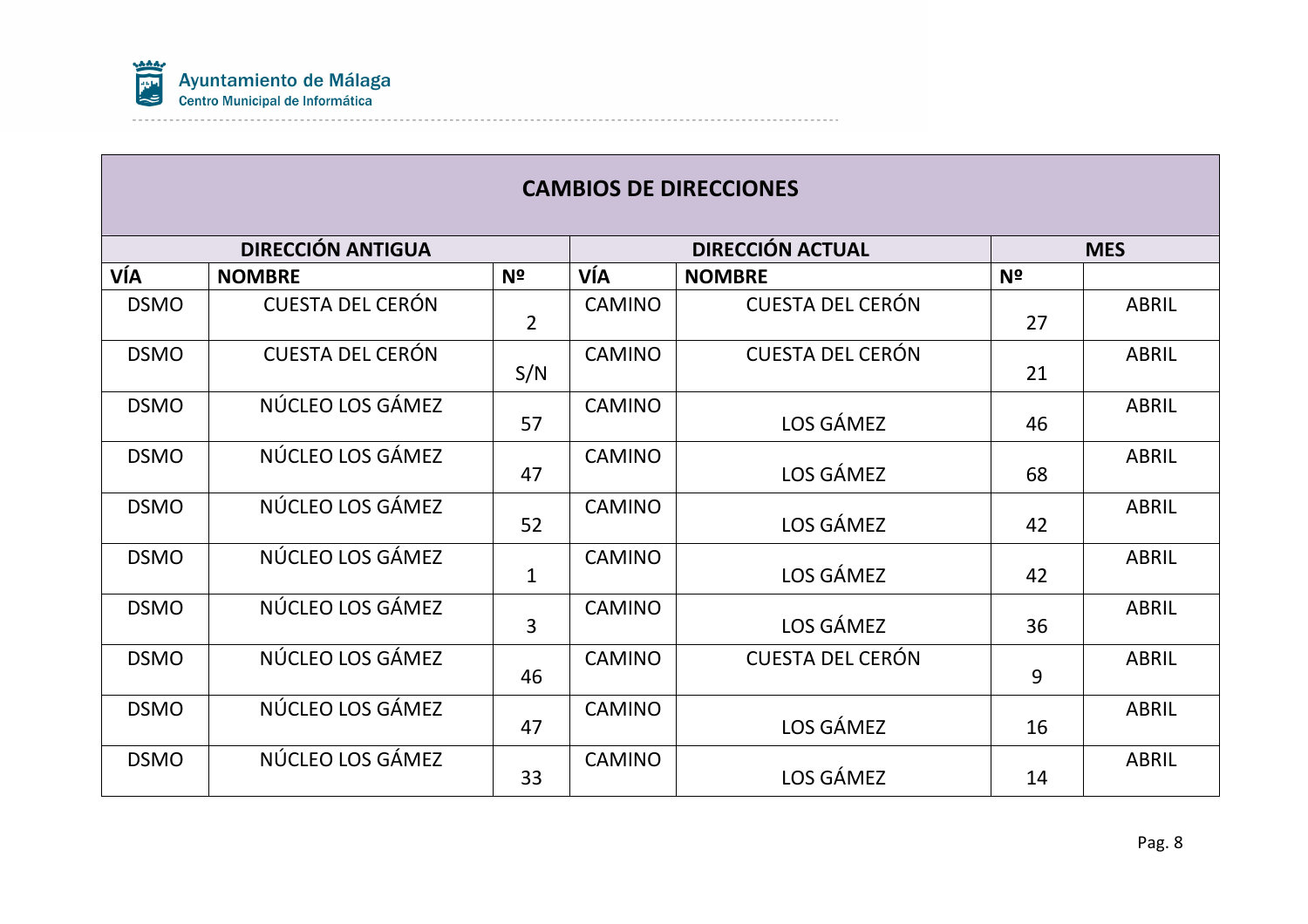

|             | <b>DIRECCIÓN ANTIGUA</b> |                |               | <b>DIRECCIÓN ACTUAL</b> |    | <b>MES</b>   |
|-------------|--------------------------|----------------|---------------|-------------------------|----|--------------|
| VÍA         | <b>NOMBRE</b>            | Nº             | VÍA           | <b>NOMBRE</b>           | Nº |              |
| <b>DSMO</b> | NÚCLEO LOS GÁMEZ         | 59             | <b>CAMINO</b> | <b>CUESTA DEL CERÓN</b> | 5  | <b>ABRIL</b> |
| <b>DSMO</b> | NÚCLEO LOS GÁMEZ         | 51             | <b>CAMINO</b> | LOS GÁMEZ               | 10 | <b>ABRIL</b> |
| <b>DSMO</b> | NÚCLEO LOS GÁMEZ         | 50             | <b>CAMINO</b> | LOS GÁMEZ               | 10 | <b>ABRIL</b> |
| <b>DSMO</b> | NÚCLEO LOS GÁMEZ         | 46             | <b>CAMINO</b> | LOS GÁMEZ               | 8  | <b>ABRIL</b> |
| <b>DSMO</b> | NÚCLEO LOS GÁMEZ         | 44             | <b>CAMINO</b> | LOS GÁMEZ               | 26 | <b>ABRIL</b> |
| <b>DSMO</b> | NÚCLEO LOS GÁMEZ         | $\mathbf{1}$   | <b>CAMINO</b> | LOS GÁMEZ               | 92 | <b>ABRIL</b> |
| <b>DSMO</b> | NÚCLEO LOS GÁMEZ         | $\overline{3}$ | <b>CAMINO</b> | LOS GÁMEZ               | 92 | <b>ABRIL</b> |
| <b>DSMO</b> | NÚCLEO LOS GÁMEZ         | $\mathbf{1}$   | <b>CAMINO</b> | LOS GÁMEZ               | 94 | <b>ABRIL</b> |
| <b>DSMO</b> | NÚCLEO LOS GÁMEZ         | 55             | <b>CAMINO</b> | LOS GÁMEZ               | 86 | <b>ABRIL</b> |
| <b>DSMO</b> | NÚCLEO LOS GÁMEZ         | 67             | <b>CAMINO</b> | LOS GÁMEZ               | 96 | <b>ABRIL</b> |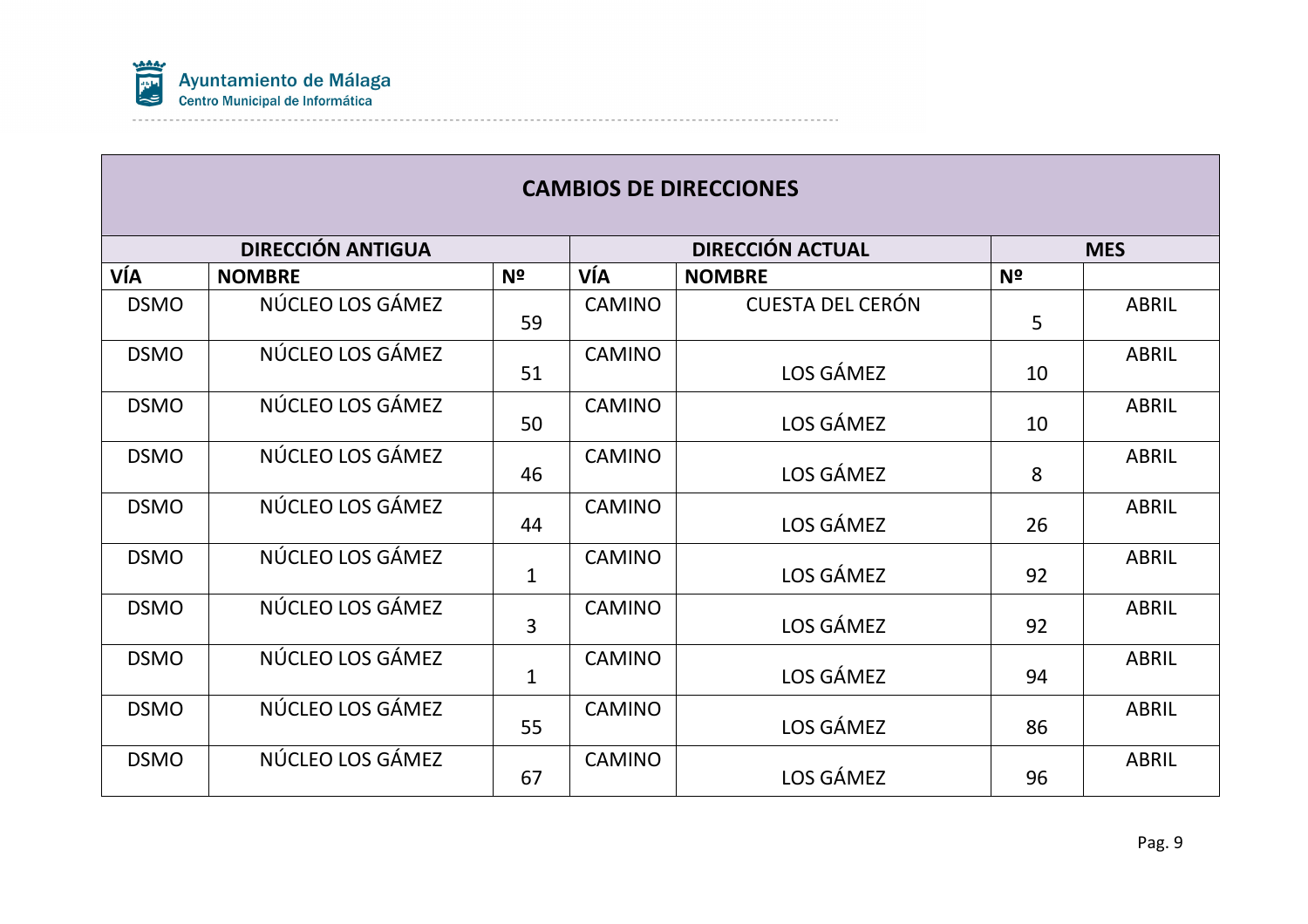

|             | <b>DIRECCIÓN ANTIGUA</b> |                |               | <b>DIRECCIÓN ACTUAL</b> |                | <b>MES</b>   |
|-------------|--------------------------|----------------|---------------|-------------------------|----------------|--------------|
| VÍA         | <b>NOMBRE</b>            | N <sup>o</sup> | VÍA           | <b>NOMBRE</b>           | N <sup>2</sup> |              |
| <b>DSMO</b> | NÚCLEO LOS GÁMEZ         | 65             | <b>CAMINO</b> | LOS GÁMEZ               | 100            | <b>ABRIL</b> |
| <b>DSMO</b> | NÚCLEO LOS GÁMEZ         | $\mathbf{1}$   | <b>CAMINO</b> | LOS GÁMEZ               | 104            | <b>ABRIL</b> |
| <b>DSMO</b> | NÚCLEO LOS GÁMEZ         | 15             | <b>CAMINO</b> | LOS GÁMEZ               | 104            | <b>ABRIL</b> |
| <b>DSMO</b> | NÚCLEO LOS GÁMEZ         | 40             | <b>CTRA</b>   | DE CASABERMEJA          | 280            | <b>ABRIL</b> |
| <b>DSMO</b> | NÚCLEO LOS GÁMEZ         | 18             | <b>CAMINO</b> | LOS GÁMEZ               | 108            | <b>ABRIL</b> |
| <b>DSMO</b> | NÚCLEO LOS GÁMEZ         | 52             | <b>CAMINO</b> | LOS GÁMEZ               | 110            | <b>ABRIL</b> |
| <b>DSMO</b> | NÚCLEO LOS GÁMEZ         | $\overline{7}$ | <b>CTRA</b>   | DE CASABERMEJA          | 286            | <b>ABRIL</b> |
| <b>DSMO</b> | NÚCLEO LOS GÁMEZ         | $\mathbf{1}$   | <b>CTRA</b>   | DE CASABERMEJA          | 286            | <b>ABRIL</b> |
| <b>DSMO</b> | NÚCLEO LOS GÁMEZ         | 31             | <b>CTRA</b>   | DE CASABERMEJA          | 304            | <b>ABRIL</b> |
| <b>DSMO</b> | NÚCLEO LOS GÁMEZ         | 9              | <b>CTRA</b>   | DE CASABERMEJA          | 304            | <b>ABRIL</b> |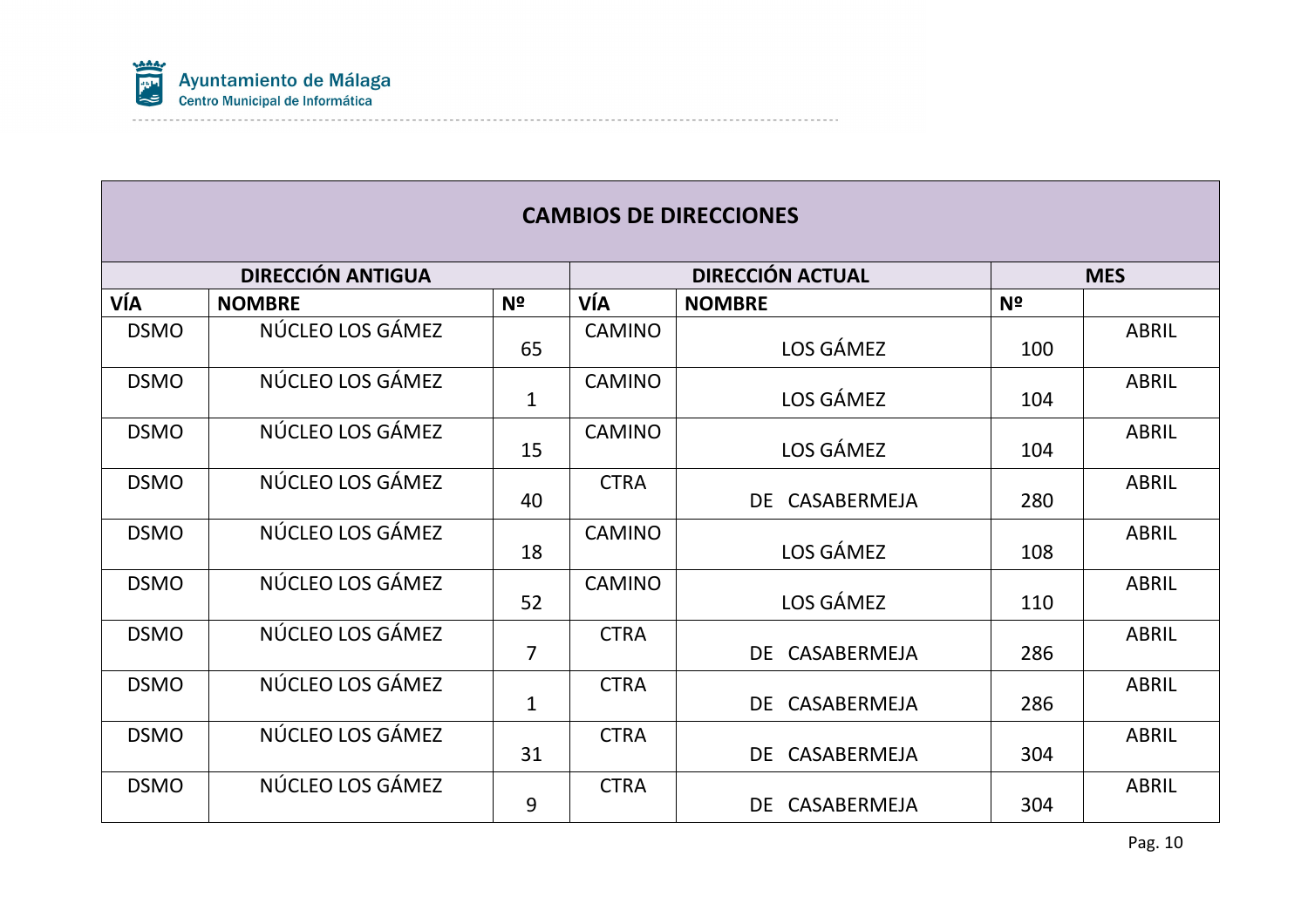

|             | <b>DIRECCIÓN ANTIGUA</b> |                |             | <b>DIRECCIÓN ACTUAL</b> |                | <b>MES</b>   |
|-------------|--------------------------|----------------|-------------|-------------------------|----------------|--------------|
| VÍA         | <b>NOMBRE</b>            | N <sup>o</sup> | VÍA         | <b>NOMBRE</b>           | N <sup>o</sup> |              |
| <b>DSMO</b> | NÚCLEO LOS GÁMEZ         | 34             | <b>CTRA</b> | DE CASABERMEJA          | 304            | <b>ABRIL</b> |
| <b>DSMO</b> | NÚCLEO LOS GÁMEZ         | 12             | <b>CTRA</b> | DE CASABERMEJA          | 315            | <b>ABRIL</b> |
| <b>DSMO</b> | NÚCLEO LOS GÁMEZ         | 26             | <b>CTRA</b> | CASABERMEJA KM-3.16     | 24             | <b>ABRIL</b> |
| <b>DSMO</b> | NÚCLEO LOS GÁMEZ         | $\mathbf{1}$   | <b>CTRA</b> | CASABERMEJA KM-3.16     | 24             | <b>ABRIL</b> |
| <b>DSMO</b> | NÚCLEO LOS GÁMEZ         | 21             | <b>CTRA</b> | CASABERMEJA KM-3.16     | 15             | <b>ABRIL</b> |
| <b>DSMO</b> | NÚCLEO LOS GÁMEZ         | $\overline{4}$ | <b>CTRA</b> | CASABERMEJA KM-3.16     | 15             | <b>ABRIL</b> |
| <b>DSMO</b> | NÚCLEO LOS GÁMEZ         | $\overline{2}$ | <b>CTRA</b> | CASABERMEJA KM-3.16     | 15             | <b>ABRIL</b> |
| <b>DSMO</b> | NÚCLEO LOS GÁMEZ         | 61             | <b>CTRA</b> | CASABERMEJA KM-3.16     | 27             | <b>ABRIL</b> |
| <b>DSMO</b> | NÚCLEO LOS GÁMEZ         | 29             | <b>CTRA</b> | CASABERMEJA KM-3.16     | 20             | <b>ABRIL</b> |
| <b>DSMO</b> | NÚCLEO LOS GÁMEZ         | 33             | <b>CTRA</b> | CASABERMEJA KM-3.16     | 21             | <b>ABRIL</b> |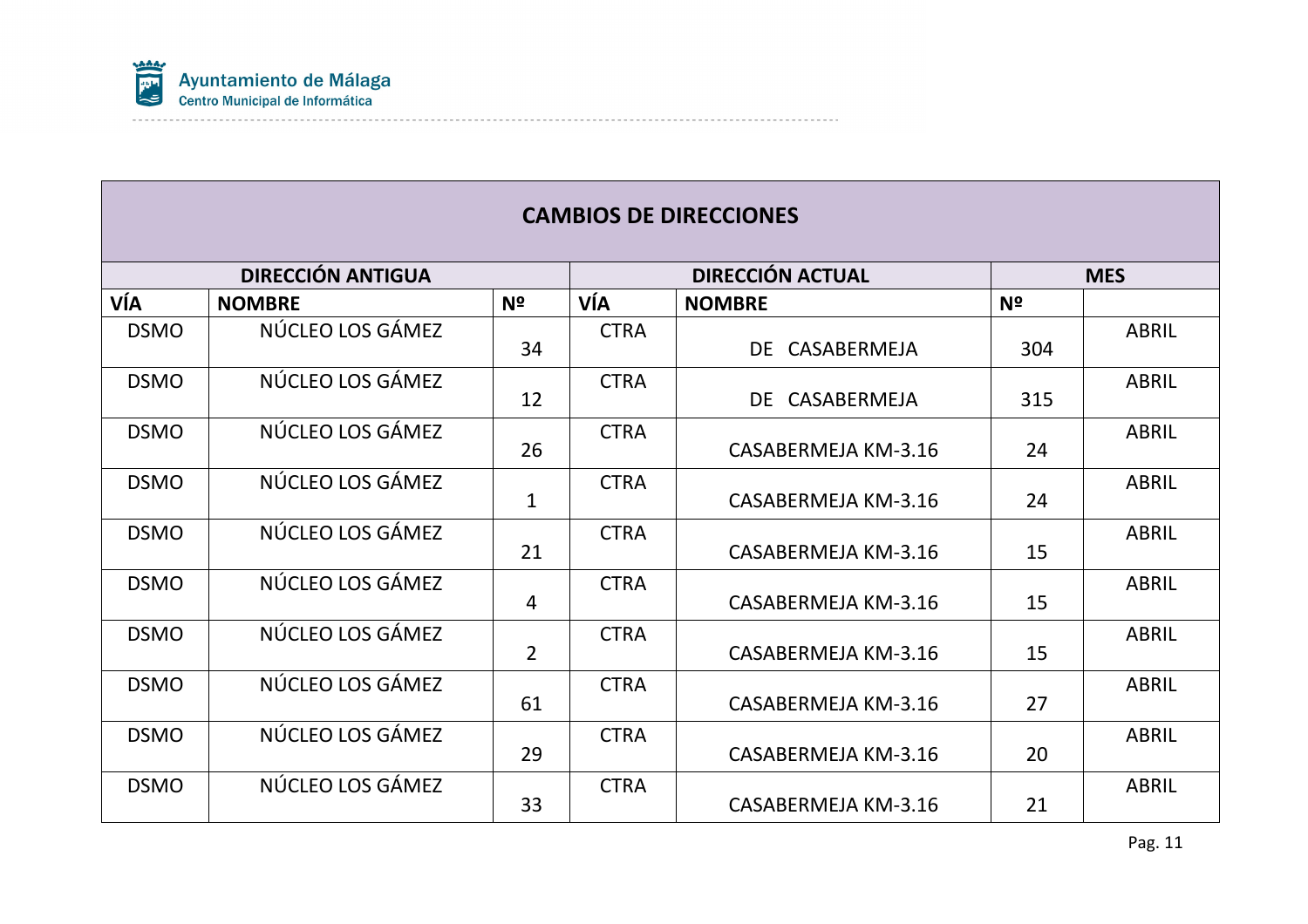

|             | <b>DIRECCIÓN ANTIGUA</b> |                |               | <b>DIRECCIÓN ACTUAL</b> |                | <b>MES</b>   |
|-------------|--------------------------|----------------|---------------|-------------------------|----------------|--------------|
| VÍA         | <b>NOMBRE</b>            | N <sup>2</sup> | VÍA           | <b>NOMBRE</b>           | N <sup>2</sup> |              |
| <b>DSMO</b> | NÚCLEO LOS GÁMEZ         | $\mathbf{1}$   | <b>CTRA</b>   | CASABERMEJA KM-3.16     | 22             | <b>ABRIL</b> |
| <b>DSMO</b> | NÚCLEO LOS GÁMEZ         | $\mathbf{1}$   | <b>CTRA</b>   | CASABERMEJA KM-3.16     | 13             | <b>ABRIL</b> |
| <b>DSMO</b> | NÚCLEO LOS GÁMEZ         | $\mathbf{1}$   | <b>CTRA</b>   | CASABERMEJA KM-3.16     | 14             | <b>ABRIL</b> |
| <b>DSMO</b> | NÚCLEO LOS GÁMEZ         | $\mathbf{1}$   | <b>CTRA</b>   | DE CASABERMEJA          | 302            | <b>ABRIL</b> |
| <b>DSMO</b> | NÚCLEO LOS GÁMEZ         | 11             | <b>CTRA</b>   | DE CASABERMEJA          | 302            | <b>ABRIL</b> |
| <b>DSMO</b> | NÚCLEO LOS GÁMEZ         | 23             | <b>CTRA</b>   | CASABERMEJA KM-3.0      | $\mathbf 1$    | ABRIL        |
| <b>DSMO</b> | NÚCLEO LOS GÁMEZ         | 3              | <b>CTRA</b>   | CASABERMEJA KM-3.0      | $\mathbf{1}$   | <b>ABRIL</b> |
| <b>DSMO</b> | NÚCLEO LOS GÁMEZ         | $\mathbf{1}$   | <b>CTRA</b>   | CASABERMEJA KM-3.0      | $\overline{2}$ | <b>ABRIL</b> |
| <b>DSMO</b> | NÚCLEO LOS GÁMEZ         | 3              | <b>CTRA</b>   | CASABERMEJA KM-3.0      | 3              | <b>ABRIL</b> |
| <b>DSMO</b> | PAGALBÁN                 | 1              | <b>CAMINO</b> | LO GALVÁN               | 13             | <b>ABRIL</b> |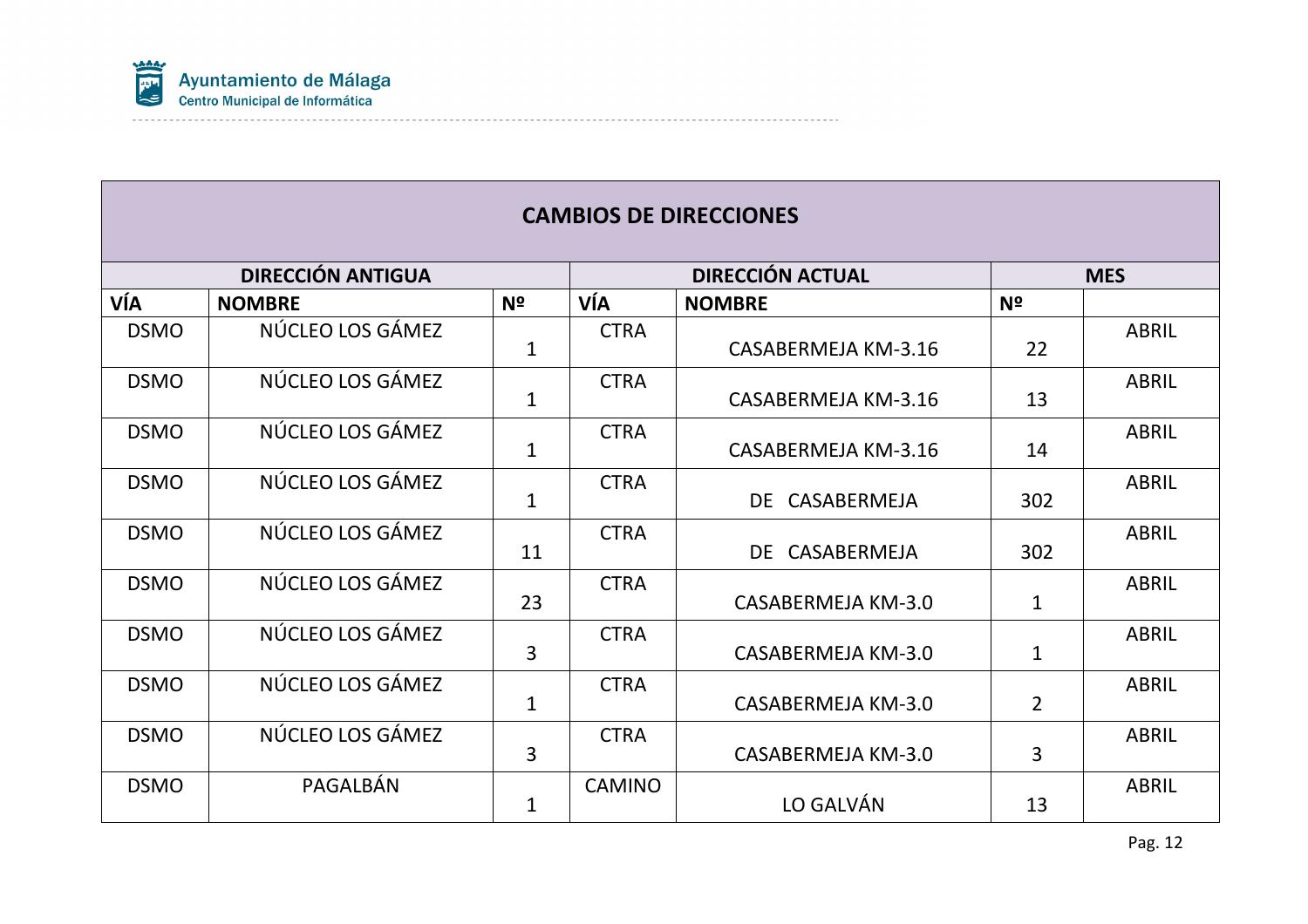

|             | <b>DIRECCIÓN ANTIGUA</b> |                |               | <b>DIRECCIÓN ACTUAL</b> | <b>MES</b>     |              |
|-------------|--------------------------|----------------|---------------|-------------------------|----------------|--------------|
| VÍA         | <b>NOMBRE</b>            | N <sup>o</sup> | VÍA           | <b>NOMBRE</b>           | N <sup>2</sup> |              |
| <b>DSMO</b> | NÚCLEO LOS GÁMEZ         | 3              | <b>CAMINO</b> | LO GALVÁN               | 15             | <b>ABRIL</b> |
| <b>DSMO</b> | NÚCLEO LOS GÁMEZ         | $\mathbf{1}$   | <b>CAMINO</b> | LO GALVÁN               |                | <b>ABRIL</b> |
| <b>DSMO</b> | PAGALBÁN                 | $\overline{2}$ | <b>CAMINO</b> | LO GALVÁN               | 10             | <b>ABRIL</b> |
| <b>DSMO</b> | NÚCLEO LOS GÁMEZ         | 3              | <b>CAMINO</b> | LO GALVÁN               | 37             | <b>ABRIL</b> |
| <b>DSMO</b> | PAGALBÁN                 | $\overline{2}$ | <b>CAMINO</b> | LO GALVÁN               | 41             | <b>ABRIL</b> |
| <b>DSMO</b> | PANTANO DEL AGUJERO      | $\overline{3}$ | <b>CAMINO</b> | LO GALVÁN               | 47             | <b>ABRIL</b> |
| <b>DSMO</b> | NÚCLEO LOS GÁMEZ         | 6              | <b>CTRA</b>   | CASABERMEJA KM-3.0      | 6              | <b>ABRIL</b> |
| <b>DSMO</b> | NÚCLEO LOS GÁMEZ         | 5              | <b>CTRA</b>   | CASABERMEJA KM-3.0      | 6              | <b>ABRIL</b> |
| <b>DSMO</b> | NÚCLEO LOS GÁMEZ         | 36             | <b>CTRA</b>   | CASABERMEJA KM-3.0      | 13             | <b>ABRIL</b> |
| <b>DSMO</b> | NÚCLEO LOS GÁMEZ         | 6              | <b>CTRA</b>   | CASABERMEJA KM-3.0      | 12             | <b>ABRIL</b> |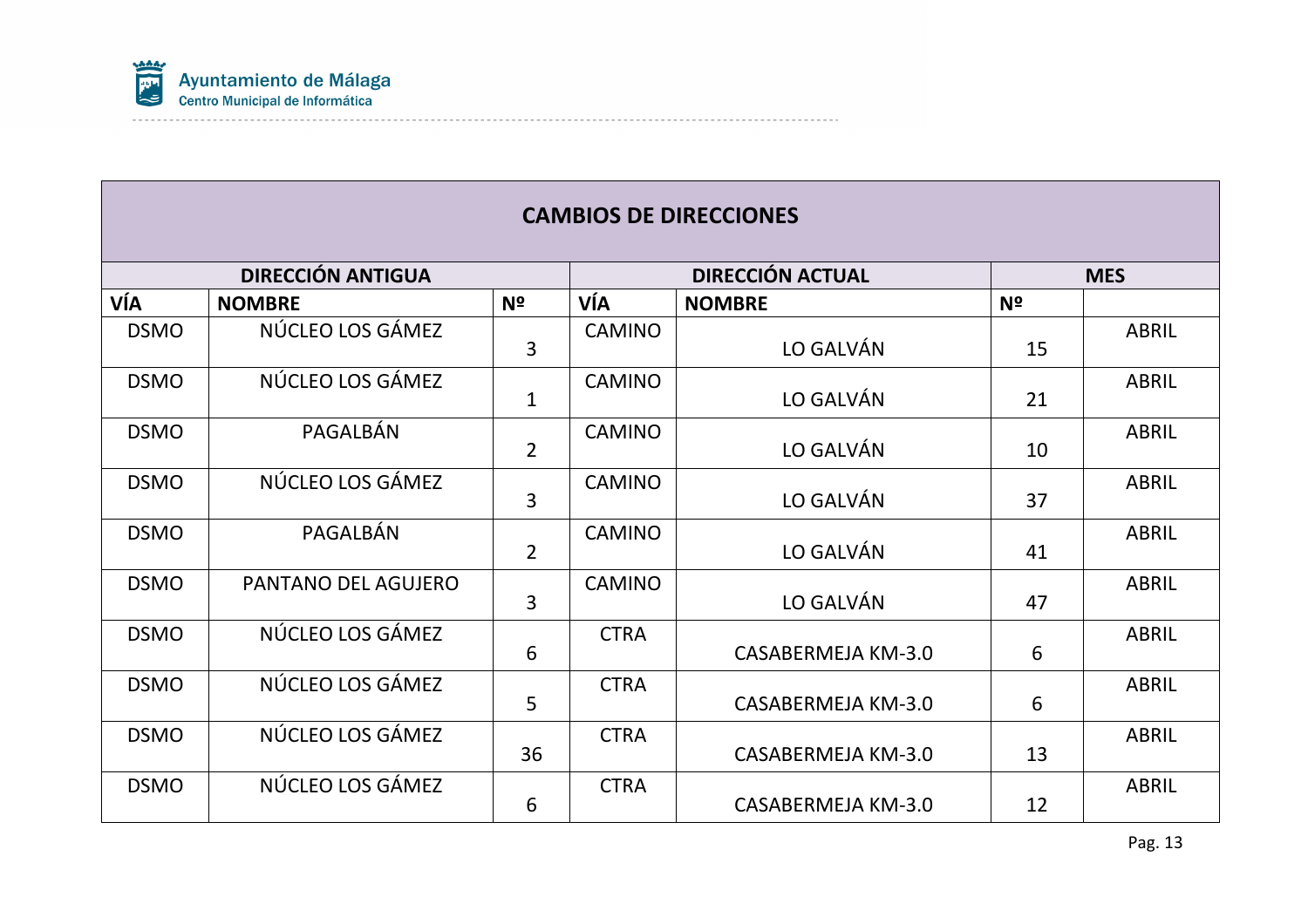

| <b>DIRECCIÓN ANTIGUA</b> |                         |                |               | <b>DIRECCIÓN ACTUAL</b> | <b>MES</b> |              |
|--------------------------|-------------------------|----------------|---------------|-------------------------|------------|--------------|
| VÍA                      | <b>NOMBRE</b>           | Nº             | VÍA           | <b>NOMBRE</b>           | Nº         |              |
| <b>DSMO</b>              | NÚCLEO LOS GÁMEZ        | 43             | <b>CTRA</b>   | CASABERMEJA KM-3.0      | 11         | <b>ABRIL</b> |
| <b>DSMO</b>              | NÚCLEO LOS GÁMEZ        | 15             | <b>CTRA</b>   | CASABERMEJA KM-3.0      | 11         | <b>ABRIL</b> |
| <b>DSMO</b>              | NÚCLEO LOS GÁMEZ        | 14             | <b>CTRA</b>   | CASABERMEJA KM-3.0      |            | <b>ABRIL</b> |
| <b>DSMO</b>              | PANTANO DEL AGUJERO     | 3              | <b>CTRA</b>   | CASABERMEJA KM-3.0      | 10         | <b>ABRIL</b> |
| <b>DSMO</b>              | <b>CASILLA ZAPATERO</b> | $\mathbf{1}$   | <b>CTRA</b>   | CASABERMEJA KM-3.0      | 30         | <b>ABRIL</b> |
| <b>DSMO</b>              | NÚCLEO LOS GÁMEZ        | $\mathbf{1}$   | <b>CAMINO</b> | LO GALVÁN               | 31         | <b>ABRIL</b> |
| <b>DSMO</b>              | NÚCLEO LOS GÁMEZ        | $\overline{3}$ | <b>CTRA</b>   | CASABERMEJA KM-3.0      | 32         | <b>ABRIL</b> |
| <b>DSMO</b>              | NÚCLEO LOS GÁMEZ        | 38             | <b>CTRA</b>   | CASABERMEJA KM-3.0      | 27         | <b>ABRIL</b> |
| <b>DSMO</b>              | NÚCLEO LOS GÁMEZ        | 17             | <b>CTRA</b>   | CASABERMEJA KM-3.0      | 26         | <b>ABRIL</b> |
| <b>DSMO</b>              | NÚCLEO LOS GÁMEZ        | 8              | <b>CTRA</b>   | CASABERMEJA KM-3.0      | 25         | <b>ABRIL</b> |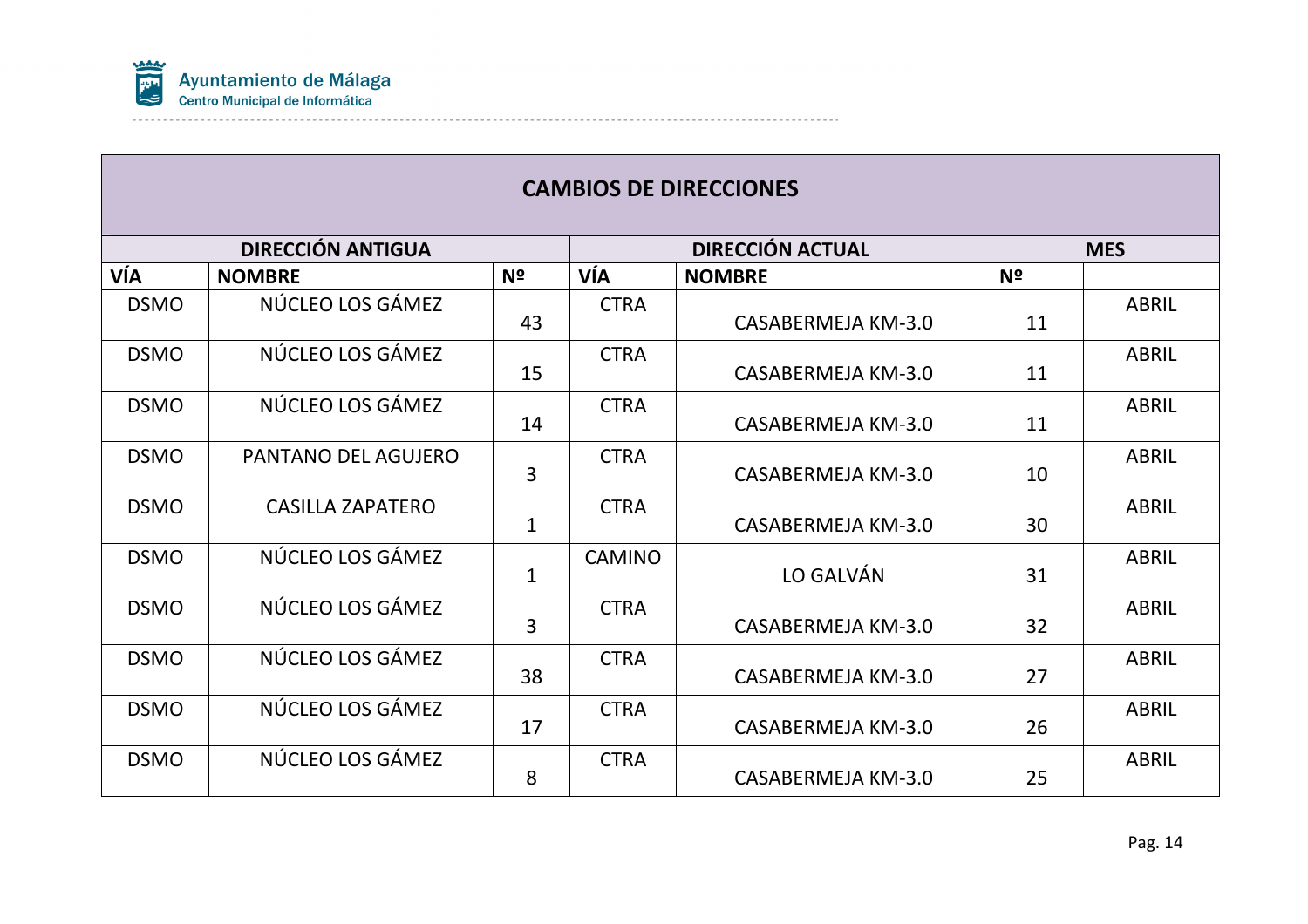

| <b>DIRECCIÓN ANTIGUA</b> |                  |                |             | <b>DIRECCIÓN ACTUAL</b> | <b>MES</b>     |              |
|--------------------------|------------------|----------------|-------------|-------------------------|----------------|--------------|
| VÍA                      | <b>NOMBRE</b>    | N <sup>2</sup> | VÍA         | <b>NOMBRE</b>           | N <sup>o</sup> |              |
| <b>DSMO</b>              | NÚCLEO LOS GÁMEZ | $\mathbf{1}$   | <b>CTRA</b> | CASABERMEJA KM-3.0      | 17             | <b>ABRIL</b> |
| <b>DSMO</b>              | NÚCLEO LOS GÁMEZ | 37             | <b>CTRA</b> | CASABERMEJA KM-3.0      | 15             | <b>ABRIL</b> |
| <b>DSMO</b>              | NÚCLEO LOS GÁMEZ | 25             | <b>CTRA</b> | DE CASABERMEJA          |                | <b>ABRIL</b> |
| <b>DSMO</b>              | NÚCLEO LOS GÁMEZ | 42             | <b>CTRA</b> | DE CASABERMEJA          | 279            | <b>ABRIL</b> |
| <b>DSMO</b>              | NÚCLEO LOS GÁMEZ | 52             | <b>CTRA</b> | DE CASABERMEJA          | 274            | <b>ABRIL</b> |
| <b>DSMO</b>              | NÚCLEO LOS GÁMEZ | 3              | <b>CTRA</b> | DE CASABERMEJA          | 270            | <b>ABRIL</b> |
| <b>DSMO</b>              | NÚCLEO LOS GÁMEZ | 45             | <b>CTRA</b> | DE CASABERMEJA          | 260            | <b>ABRIL</b> |
| <b>DSMO</b>              | NÚCLEO LOS GÁMEZ | 54             | <b>CTRA</b> | DE CASABERMEJA          | 263            | <b>ABRIL</b> |
| <b>DSMO</b>              | NÚCLEO LOS GÁMEZ | 20             | <b>CTRA</b> | CASABERMEJA KM-3.16     | 3              | <b>ABRIL</b> |
| <b>DSMO</b>              | NÚCLEO LOS GÁMEZ | 28             | <b>CTRA</b> | CASABERMEJA KM-3.16     |                | <b>ABRIL</b> |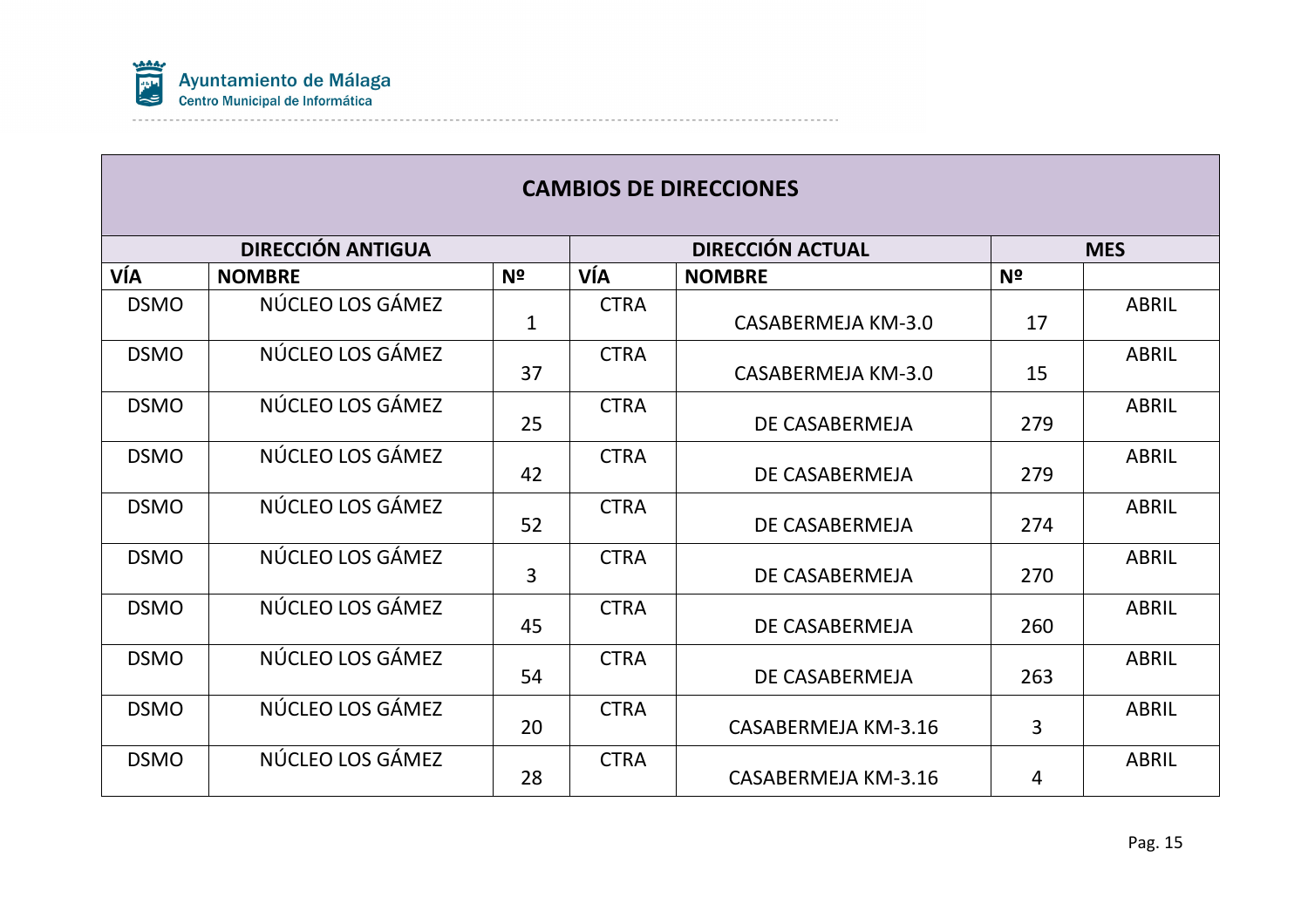

|             | <b>DIRECCIÓN ANTIGUA</b>                    |                |               | <b>DIRECCIÓN ACTUAL</b> | <b>MES</b>     |              |
|-------------|---------------------------------------------|----------------|---------------|-------------------------|----------------|--------------|
| VÍA         | <b>NOMBRE</b>                               | Nº             | VÍA           | <b>NOMBRE</b>           | N <sup>2</sup> |              |
| <b>DSMO</b> | NÚCLEO LOS GÁMEZ                            | 16             | <b>CTRA</b>   | CASABERMEJA KM-3.16     |                | <b>ABRIL</b> |
| <b>DSMO</b> | NÚCLEO LOS GÁMEZ                            | 32             | <b>CTRA</b>   | CASABERMEJA KM-3.16     |                | <b>ABRIL</b> |
| <b>DSMO</b> | NÚCLEO LOS GÁMEZ                            | 60             | <b>CAMINO</b> | <b>CUESTA DEL CERÓN</b> |                | <b>ABRIL</b> |
| <b>DSMO</b> | NÚCLEO LOS GÁMEZ                            | $\overline{2}$ | <b>CTRA</b>   | CASABERMEJA KM-3.16     | 5              | <b>ABRIL</b> |
| <b>DSMO</b> | NÚCLEO LOS GÁMEZ                            | 10             | <b>CAMINO</b> | LO GALVÁN               | 6              | <b>ABRIL</b> |
| <b>DSMO</b> | <b>CUESTA DEL CERÓN</b>                     | 6              | <b>CAMINO</b> | <b>CUESTA DEL CERÓN</b> | 61             | <b>ABRIL</b> |
| <b>DSMO</b> | <b>CUESTA DEL CERÓN</b>                     | $\overline{4}$ | <b>CAMINO</b> | <b>CUESTA DEL CERÓN</b> | 71             | <b>ABRIL</b> |
| <b>DSMO</b> | <b>CUESTA DEL CERÓN</b>                     | $\mathbf{1}$   | <b>CAMINO</b> | <b>CUESTA DEL CERÓN</b> | 73             | <b>ABRIL</b> |
| <b>DSMO</b> | <b>CUESTA DEL CERÓN</b>                     | $\mathbf{1}$   | <b>CAMINO</b> | <b>CUESTA DEL CERÓN</b> |                | <b>ABRIL</b> |
| <b>DSMO</b> | <b>TOMA DEL AGUA</b><br><b>GUADALMEDINA</b> | $\overline{2}$ | <b>CAMINO</b> | <b>TOMA DEL AGUA</b>    |                | <b>ABRIL</b> |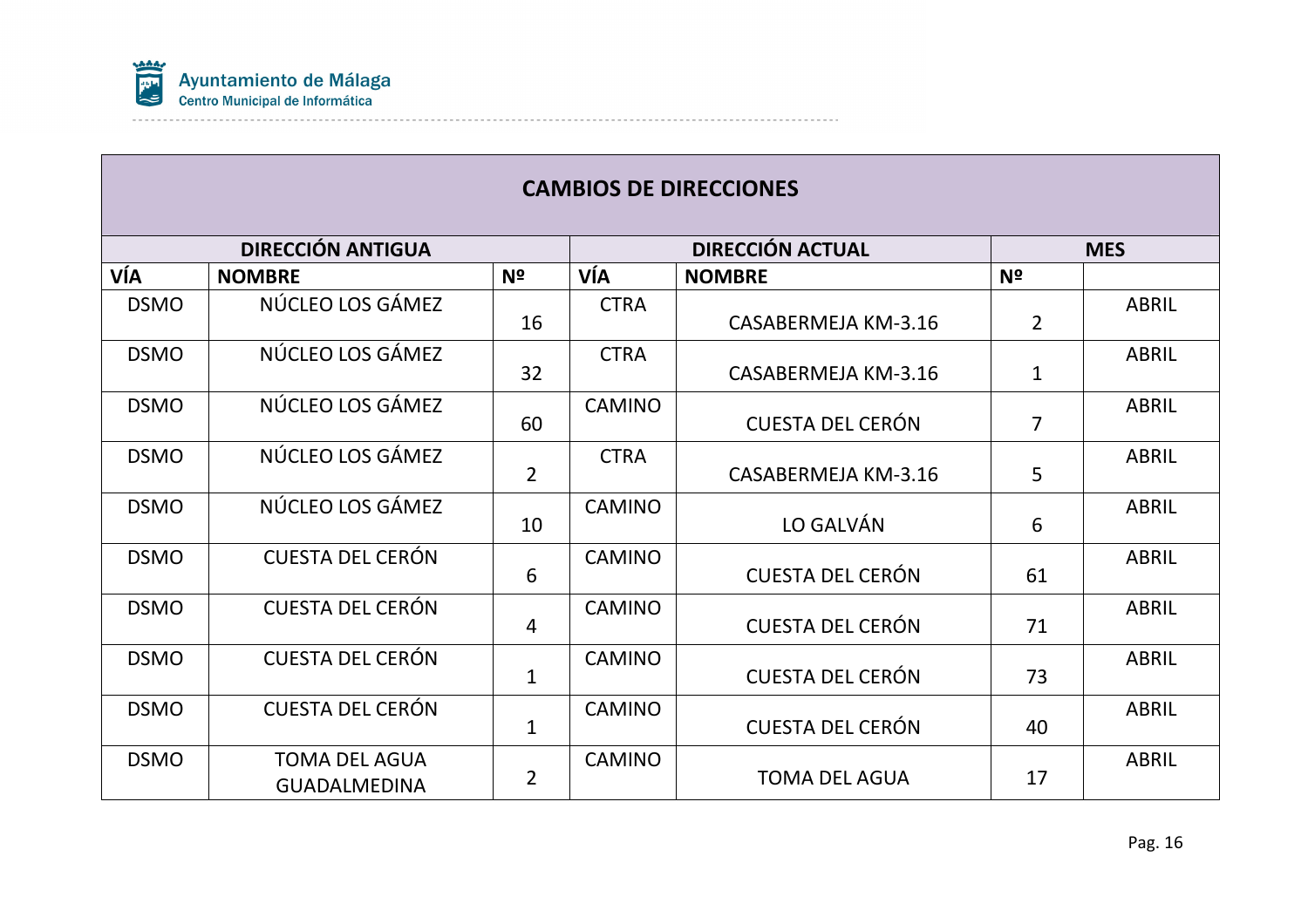

|             | <b>DIRECCIÓN ANTIGUA</b> |                |               | <b>DIRECCIÓN ACTUAL</b> | <b>MES</b>     |              |
|-------------|--------------------------|----------------|---------------|-------------------------|----------------|--------------|
| VÍA         | <b>NOMBRE</b>            | N <sup>o</sup> | VÍA           | <b>NOMBRE</b>           | N <sup>2</sup> |              |
| <b>DSMO</b> | <b>TOMA DEL AGUA</b>     |                | <b>CAMINO</b> |                         |                | <b>ABRIL</b> |
|             | <b>GUADALMEDINA</b>      | 3              |               | <b>TOMA DEL AGUA</b>    | 19             |              |
| <b>DSMO</b> | <b>TOMA DEL AGUA</b>     |                | <b>CAMINO</b> |                         |                | <b>ABRIL</b> |
|             | <b>GUADALMEDINA</b>      | $\mathbf{1}$   |               | <b>TOMA DEL AGUA</b>    | 21             |              |
| <b>DSMO</b> | NÚCLEO LOS GÁMEZ         |                | <b>CAMINO</b> |                         |                | <b>ABRIL</b> |
|             |                          | 3              |               | <b>TOMA DEL AGUA</b>    | $\overline{2}$ |              |
| <b>DSMO</b> | <b>VENTA GUTIÉRREZ</b>   |                | <b>CTRA</b>   |                         |                | <b>ABRIL</b> |
|             |                          | $\overline{2}$ |               | CASABERMEJA KM-4.0      | 12             |              |
| <b>DSMO</b> | <b>VENTA GUTIÉRREZ</b>   | $\overline{2}$ | <b>CTRA</b>   |                         |                | <b>ABRIL</b> |
|             |                          |                |               | DE CASABERMEJA          | 456            |              |
| <b>DSMO</b> | <b>VENTA GUTIÉRREZ</b>   | $\mathbf{1}$   | <b>CTRA</b>   | DE CASABERMEJA          | 464            |              |
|             |                          |                |               |                         |                |              |
| <b>DSMO</b> | NÚCLEO LOS PINTADOS      |                | <b>CAMINO</b> |                         |                | <b>ABRIL</b> |
|             |                          | 29             |               | <b>REAL DE LA TORRE</b> | 18             |              |
| <b>DSMO</b> | NÚCLEO LOS PINTADOS      |                | <b>CAMINO</b> |                         |                | <b>ABRIL</b> |
|             |                          | 28             |               | <b>REAL DE LA TORRE</b> | 20             |              |
| <b>DSMO</b> | NÚCLEO LOS PINTADOS      |                | <b>CAMINO</b> |                         |                | <b>ABRIL</b> |
|             |                          | 21             |               | <b>REAL DE LA TORRE</b> | 28             |              |
| <b>DSMO</b> | NÚCLEO LOS PINTADOS      |                | <b>CAMINO</b> |                         |                | <b>ABRIL</b> |
|             |                          | $\mathbf 1$    |               | <b>REAL DE LA TORRE</b> | 29             |              |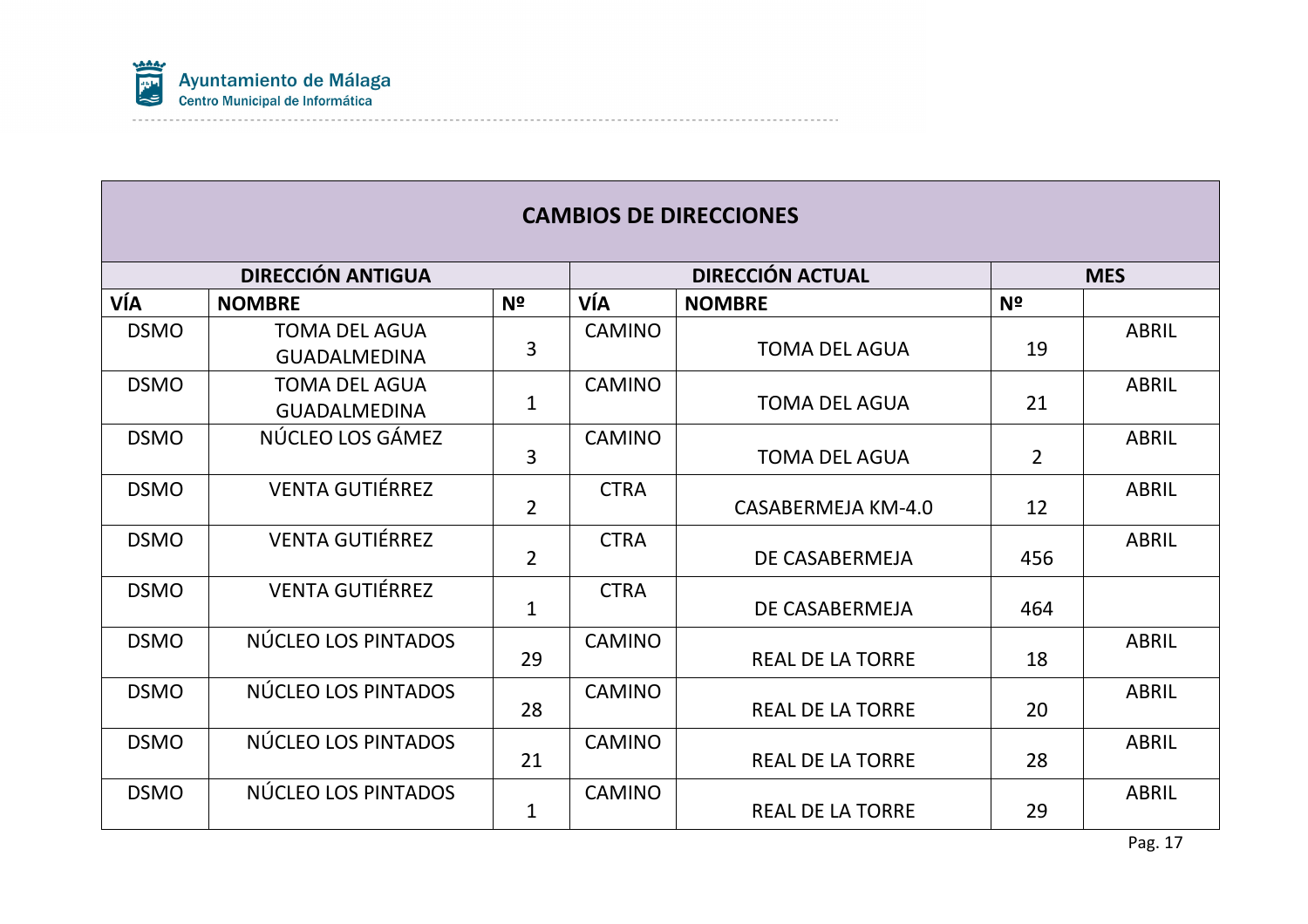

| <b>DIRECCIÓN ANTIGUA</b> |                     |                |                | <b>DIRECCIÓN ACTUAL</b> | <b>MES</b>     |              |
|--------------------------|---------------------|----------------|----------------|-------------------------|----------------|--------------|
| VÍA                      | <b>NOMBRE</b>       | N <sup>o</sup> | VÍA            | <b>NOMBRE</b>           | N <sup>2</sup> |              |
| <b>DSMO</b>              | NÚCLEO LOS PINTADOS | 13             | <b>CAMINO</b>  | <b>REAL DE LA TORRE</b> | 53             | <b>ABRIL</b> |
| <b>DSMO</b>              | NÚCLEO LOS PINTADOS | 37             | <b>CAMINO</b>  | <b>REAL DE LA TORRE</b> | 65             | <b>ABRIL</b> |
| <b>DSMO</b>              | NÚCLEO LOS PINTADOS | 30             | <b>CAMINO</b>  | <b>REAL DE LA TORRE</b> | 71             | <b>ABRIL</b> |
| <b>DSMO</b>              | NÚCLEO LOS PINTADOS | $\overline{2}$ | <b>CAMINO</b>  | <b>REAL DE LA TORRE</b> | 77             | <b>ABRIL</b> |
| <b>DSMO</b>              | NÚCLEO LOS PINTADOS | 23             | <b>CAMINO</b>  | <b>REAL DE LA TORRE</b> | 79             | <b>ABRIL</b> |
| <b>DSMO</b>              | NÚCLEO LOS PINTADOS | 22             | <b>CAMINO</b>  | <b>REAL DE LA TORRE</b> | 83             | <b>ABRIL</b> |
| <b>DSMO</b>              | NÚCLEO LOS PINTADOS | $\mathbf{1}$   | <b>CAMINO</b>  | <b>REAL DE LA TORRE</b> | 101            | <b>ABRIL</b> |
| <b>DSMO</b>              | NÚCLEO LOS PINTADOS | 34             | <b>CAMINO</b>  | <b>REAL DE LA TORRE</b> | 123            | <b>ABRIL</b> |
| <b>AVENIDA</b>           | LOPE DE VEGA        | 5              | <b>AVENIDA</b> | LOPE DE VEGA            | $\overline{7}$ | <b>ABRIL</b> |
| <b>AVENIDA</b>           | LOPE DE VEGA        | $\overline{7}$ | <b>AVENIDA</b> | LOPE DE VEGA            | 9              | <b>ABRIL</b> |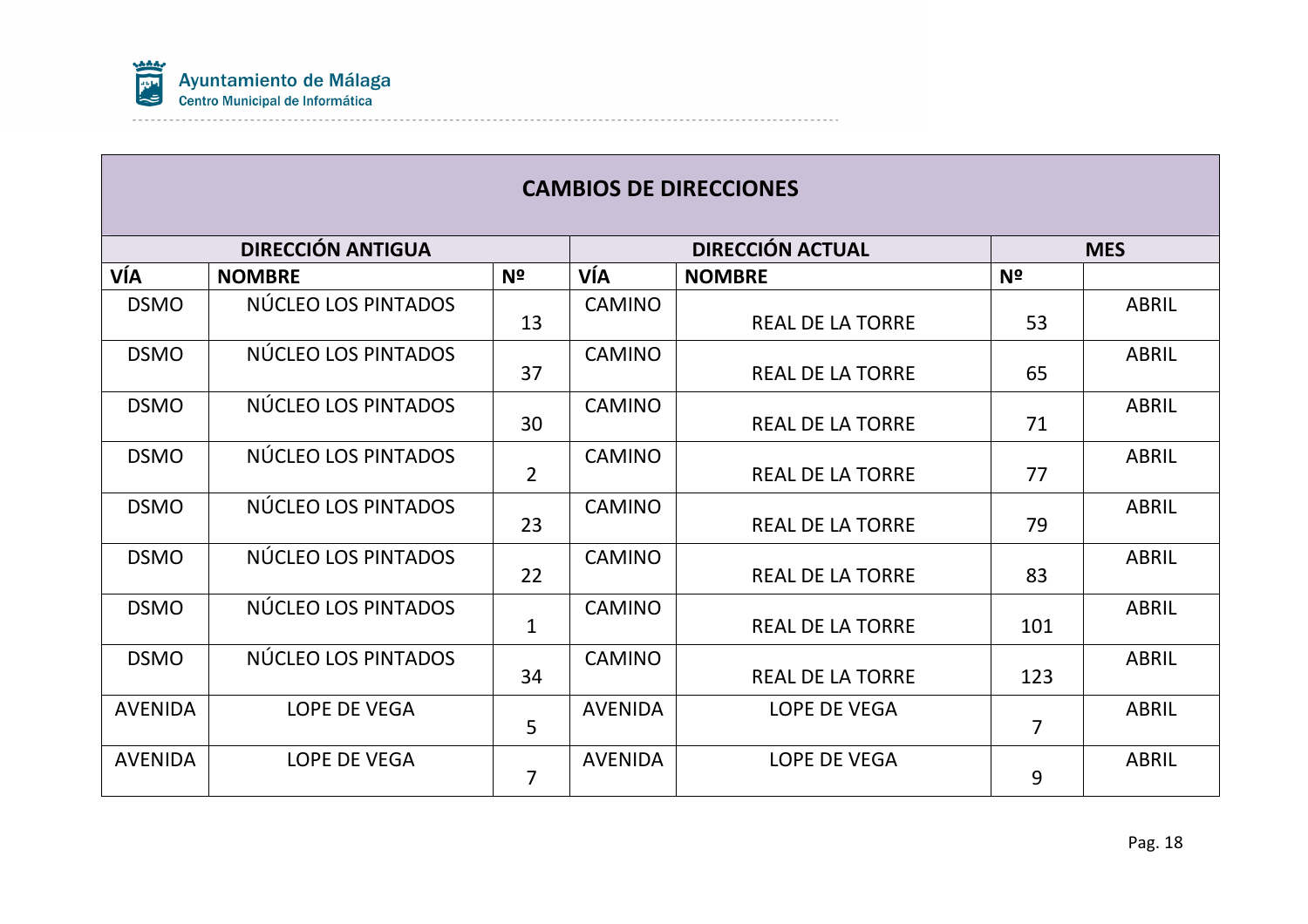

|                | <b>DIRECCIÓN ANTIGUA</b>  |                |                | <b>DIRECCIÓN ACTUAL</b>   | <b>MES</b>     |              |
|----------------|---------------------------|----------------|----------------|---------------------------|----------------|--------------|
| VÍA            | <b>NOMBRE</b>             | N <sup>o</sup> | VÍA            | <b>NOMBRE</b>             | N <sup>o</sup> |              |
| <b>AVENIDA</b> | <b>LOPE DE VEGA</b>       | 9              | <b>AVENIDA</b> | LOPE DE VEGA              |                | <b>ABRIL</b> |
| <b>AVENIDA</b> | LOPE DE VEGA              | 11             | <b>AVENIDA</b> | LOPE DE VEGA              | 13             | <b>ABRIL</b> |
| <b>AVENIDA</b> | LOPE DE VEGA              | 13             | <b>CALLE</b>   | <b>TAMAYO Y BAUS</b>      | 49             | <b>ABRIL</b> |
| <b>CALLE</b>   | <b>FILIPENSES</b>         | 9              | <b>CALLE</b>   | <b>FILIPENSES</b>         | $\overline{7}$ | <b>ABRIL</b> |
| <b>CALLE</b>   | <b>FILIPENSES</b>         | 11             | <b>CALLE</b>   | <b>FILIPENSES</b>         | 9              | <b>ABRIL</b> |
| <b>CALLE</b>   | <b>FILIPENSES</b>         | 13             | <b>CALLE</b>   | <b>FILIPENSES</b>         | 11             | <b>ABRIL</b> |
| <b>CALLE</b>   | <b>FILIPENSES</b>         | 8              | <b>CALLE</b>   | <b>FILIPENSES</b>         | 10             | <b>ABRIL</b> |
| <b>CALLE</b>   | <b>SENDERO DEL PARQUE</b> | 17             | <b>CALLE</b>   | <b>SENDERO DEL PARQUE</b> | <b>17A</b>     | <b>ABRIL</b> |
| <b>CALLE</b>   | SENDERO DEL PARQUE        | 19             | <b>CALLE</b>   | <b>SENDERO DEL PARQUE</b> | 17             | <b>ABRIL</b> |
| <b>CALLE</b>   | <b>BALCON</b>             | 65A            | <b>CALLE</b>   | <b>BALCON</b>             |                | <b>ABRIL</b> |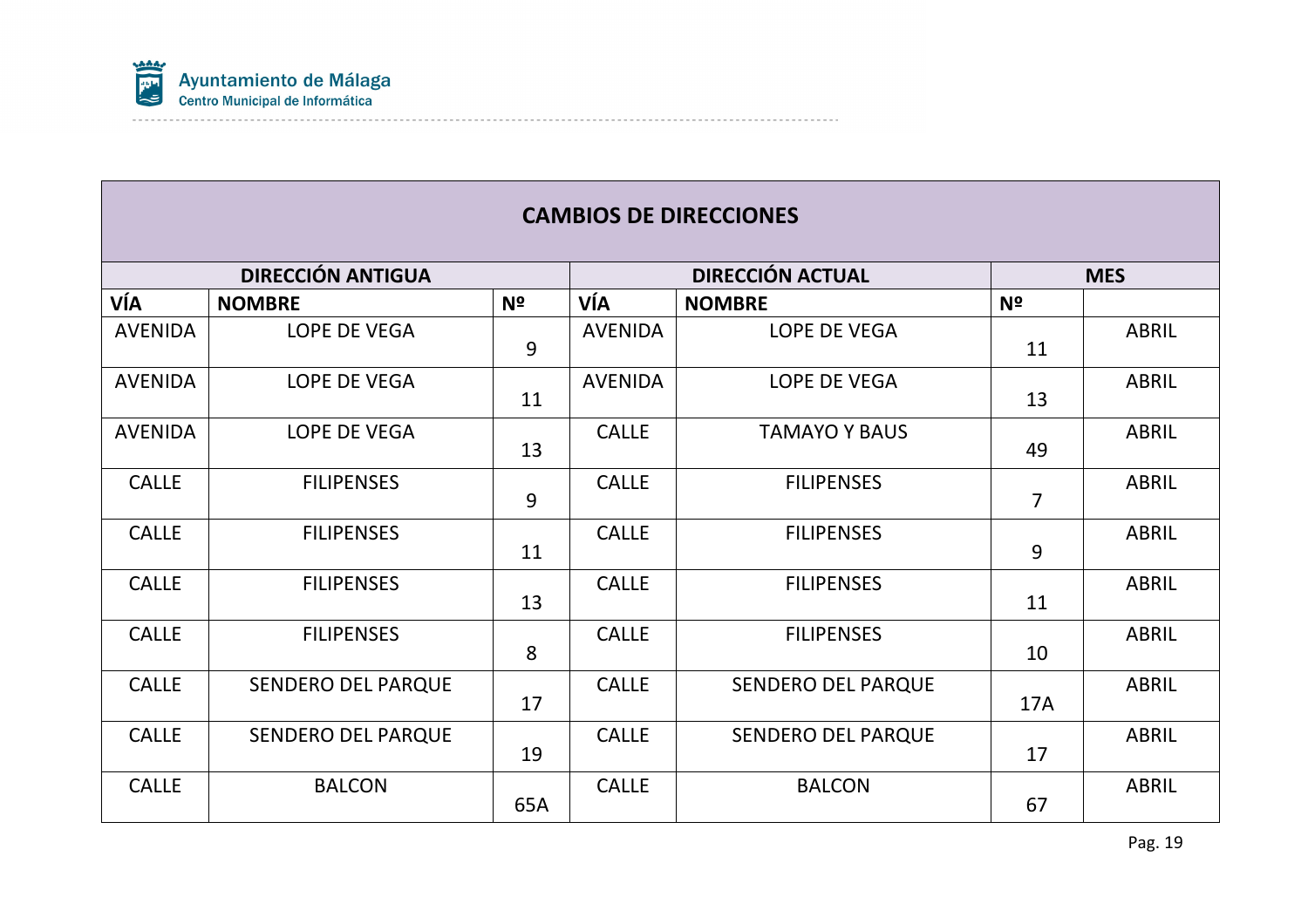

|              | <b>DIRECCIÓN ANTIGUA</b>       |                |              | <b>DIRECCIÓN ACTUAL</b> | <b>MES</b>     |              |
|--------------|--------------------------------|----------------|--------------|-------------------------|----------------|--------------|
| VÍA          | <b>NOMBRE</b>                  | N <sup>o</sup> | VÍA          | <b>NOMBRE</b>           | N <sup>o</sup> |              |
| <b>CALLE</b> | <b>BALCON</b>                  | 67             | <b>CALLE</b> | <b>BALCON</b>           | 69             | <b>ABRIL</b> |
| <b>CALLE</b> | <b>CHAPARRAL</b>               | 6A             | <b>CALLE</b> | <b>CHAPARRAL</b>        | 8              | <b>ABRIL</b> |
| <b>CALLE</b> | CHAPARRAL                      | 8              | <b>CALLE</b> | CHAPARRAL               | 10             | <b>ABRIL</b> |
| <b>CALLE</b> | <b>CHAPARRAL</b>               | 10             | <b>CALLE</b> | <b>CHAPARRAL</b>        | 12             | <b>ABRIL</b> |
| <b>CALLE</b> | <b>CHAPARRAL</b>               | 12             | <b>CALLE</b> | CHAPARRAL               | 14             | <b>ABRIL</b> |
| <b>CALLE</b> | <b>FRAY ANTONIO DE GUEVARA</b> | $\mathbf{1}$   | <b>CALLE</b> | <b>EMILIO THUILLIER</b> | 128            | <b>ABRIL</b> |
| <b>CALLE</b> | <b>SIERRA DE YEGUAS</b>        | 15B1           | <b>CALLE</b> | <b>SIERRA DE YEGUAS</b> | 20             | <b>MAYO</b>  |
| <b>CALLE</b> | <b>SIERRA DE YEGUAS</b>        | 15C2           | <b>CALLE</b> | <b>SIERRA DE YEGUAS</b> | 22             | <b>MAYO</b>  |
| <b>CALLE</b> | <b>SIERRA DE YEGUAS</b>        | 15A            | <b>CALLE</b> | <b>SIERRA DE YEGUAS</b> | 15             | <b>MAYO</b>  |
|              |                                |                |              |                         |                |              |